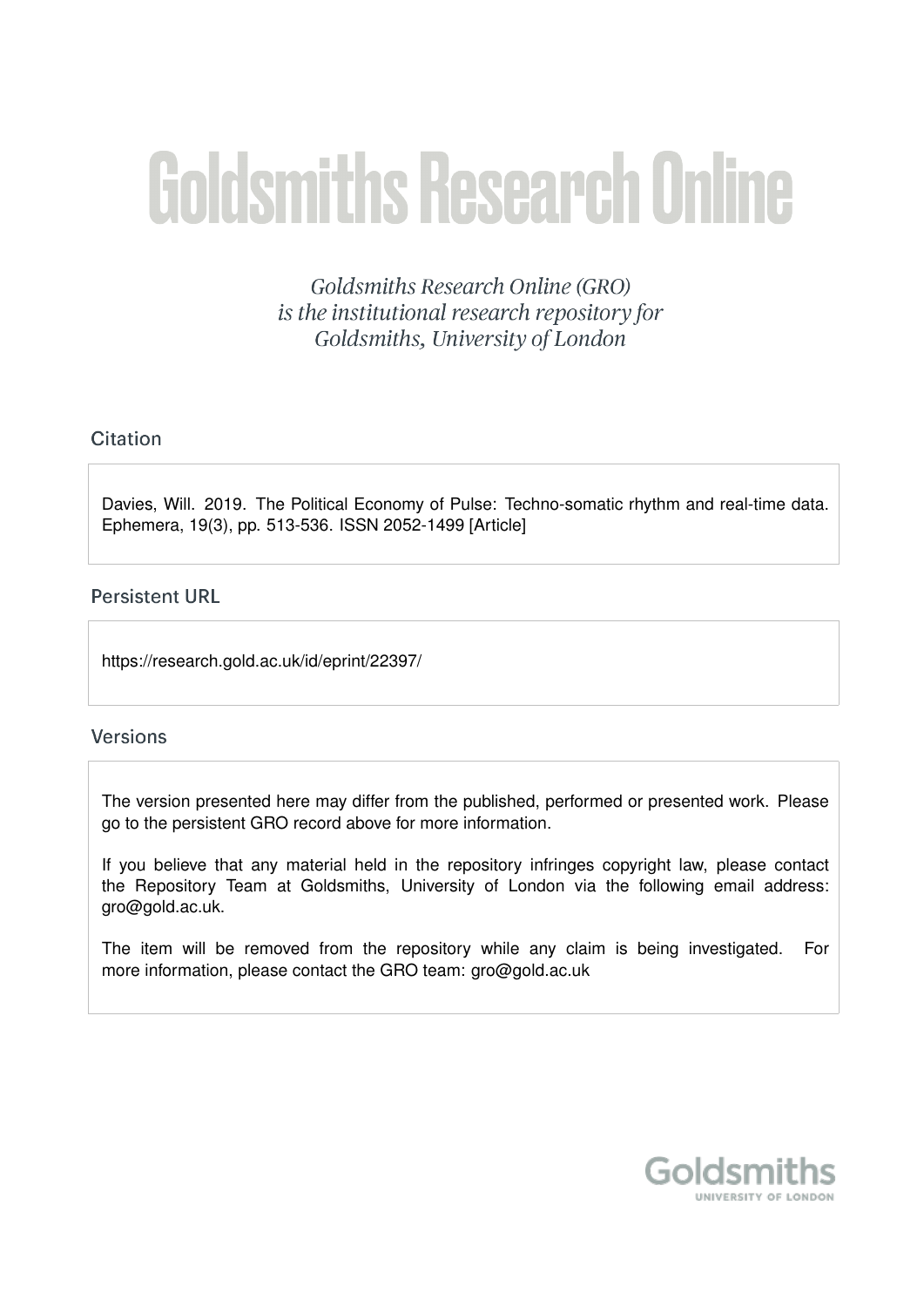# **The political economy of pulse: Techno-somatic rhythm and real-time data**

William Davies

## **abstract**

In the context of ubiquitous data capture and the politics of control, there is growing individual and managerial interest in 'pulse', both in the literal sense of arterial pulse (now monitored through wearable technology) and in a metaphorical sense of real-time tracking (for instance taking the 'pulse of an organisation'). This article uses the category of 'pulse' to explore post-Fordism as a set of techniques for governing rhythms, both of the body and of technologies. It draws on Lefebvre's work to introduce notions of eurhythmia, arrhythmia and 'internal measure' as ways of exploring somatic and organisational life. It then introduces two case studies where the idea and physical nature of 'pulse' are at work. These provide an insight into the real-time nature of post-Fordist life, where a chronic sensing of quantities becomes the basis of co-operation, rather than a judgement via measures.

## **Introduction**

Virgin Pulse is a suite of workplace wellbeing products and services, which together promise 'technology to replenish the modern worker'<sup>1</sup>. It involves an app allowing employees to monitor their own behaviour with regards to sleep, activity, happiness, nutrition, stress and relaxation, and helps them to change their behaviour to pursue a healthier and happier lifestyle. Data is collected via gym membership and use of wearable technology, and personalised improvement plans are produced for each employee, often using 'gamification'

 1 The support of the ESRC (project No. ES/M00077X/I 'Interrogating the Dashboard: Indicators and decision-making') is gratefully acknowledged.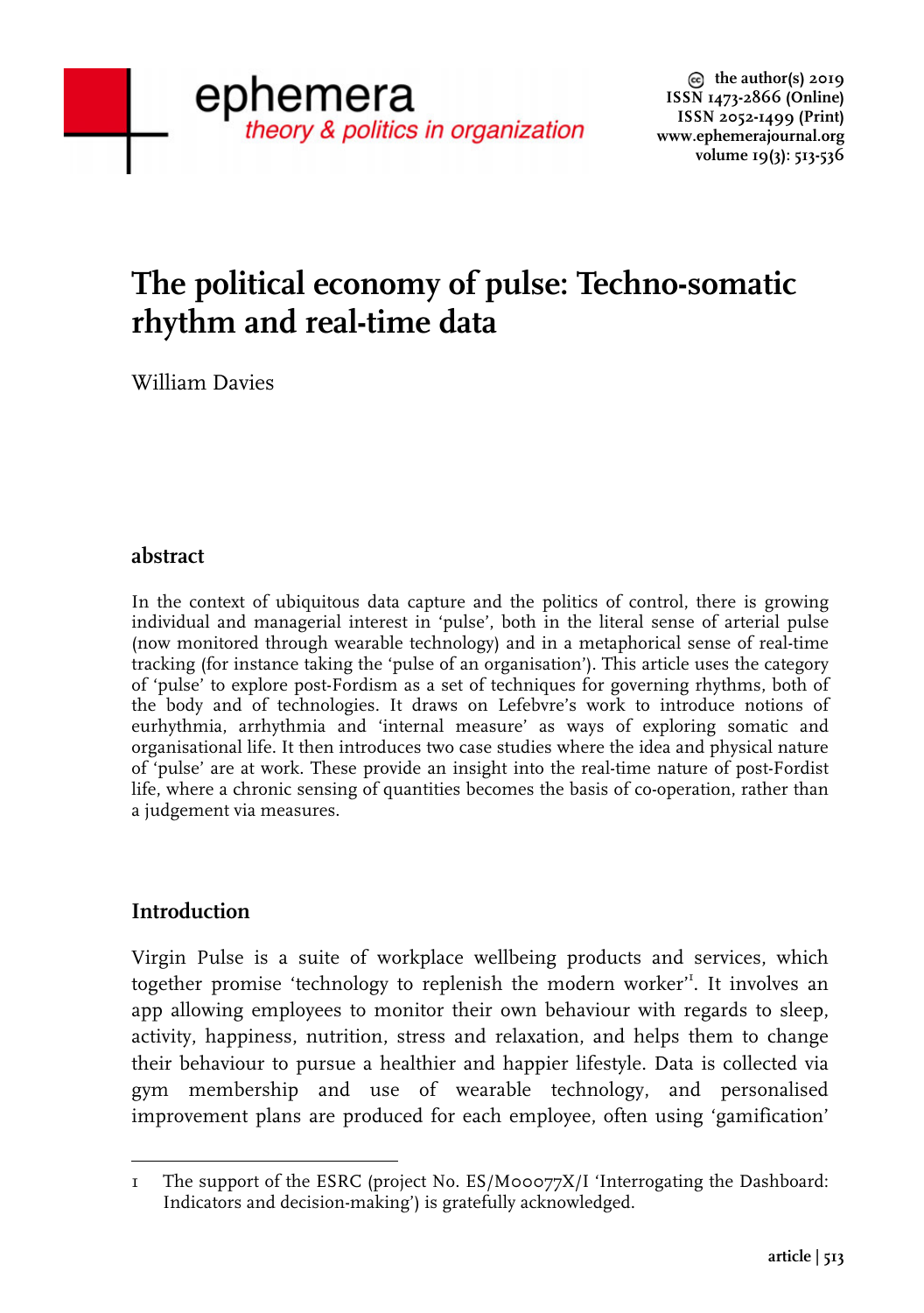techniques of goal-setting, competition with other employees and rewards. The scheme is integrated with other HR systems, and produces a wellbeing data dashboard for managers to inspect.

Virgin Pulse is an example of how post-Fordist management practices have turned towards the body as a site of intervention and optimisation, eroding the distinction between the 'working' and the 'non-working' body in the process (Zoller, 2003; McGillivray, 2005a, 2005b). In its reliance on wearable, mobile and smart technology to collect data on wellbeing, it also indicates how this post-Fordist managerial project is gaining ever-greater surveillance capacities, now able to monitor the employee as she moves, eats, socialises and sleeps (Moore, 2014; Moore and Robinson, 2015). The arrival of wearables and connected smartphone apps, together with a culture of 'self-tracking', means that work and physical exercise morph into each other, both being represented in terms of quantitative inputs and outputs (Till, 2014; Gilmore, 2016; Smith, 2016).

But Virgin Pulse also exhibits something that has received less attention: its emphasis on *pulse*. It is immediately noticeable that the term 'pulse' might be understood in two parallel senses in this context. On the one hand, it would appear to signify the constant, twenty-four seven stream of data that the programme will generate and analyse. Meant metaphorically, taking the 'pulse' of an organisation (or other social system) means monitoring its various vital signs: movements, rhythms, patterns, peaks and troughs. The implication is that these are emergent and self-governing, rather than imposed via discipline or measurement. They are specifically extra-institutional, indeed existential, rather than limited to any designated location or time, other than the finitude of life itself. 'Pulse' is something that might belong to an urban neighbourhood, a financial market or an entertainment venue, to be sensed through a combination of human and non-human means. The use of the term 'pulse' to refer to Virgin's wellness programme might be interpreted as an appeal to a science that is both quantitative and 'real-time'.

On the other hand, actual pulse-*rate* is now one of the crucial data-points through which wellness can be monitored across time and space. Heart-rate, detected via wristbands, enables sleep and physical exertion to be tracked, without the user needing to be conscious of this. Heart-rate variability has long been viewed as a proxy for health: a healthy body experiences high levels of heart-rate variability, between periods of physical exertion and those of rest (Billman, 2011). It is a curiosity of much of the initial literature on 'self-tracking' and 'quantified self' practices that it dedicated a great deal of attention to the technologies through which data is generated (wristbands, apps, 'smart' devices etc) and the cultural practices of those that adopt them (the 'quantified self' movement, etc) but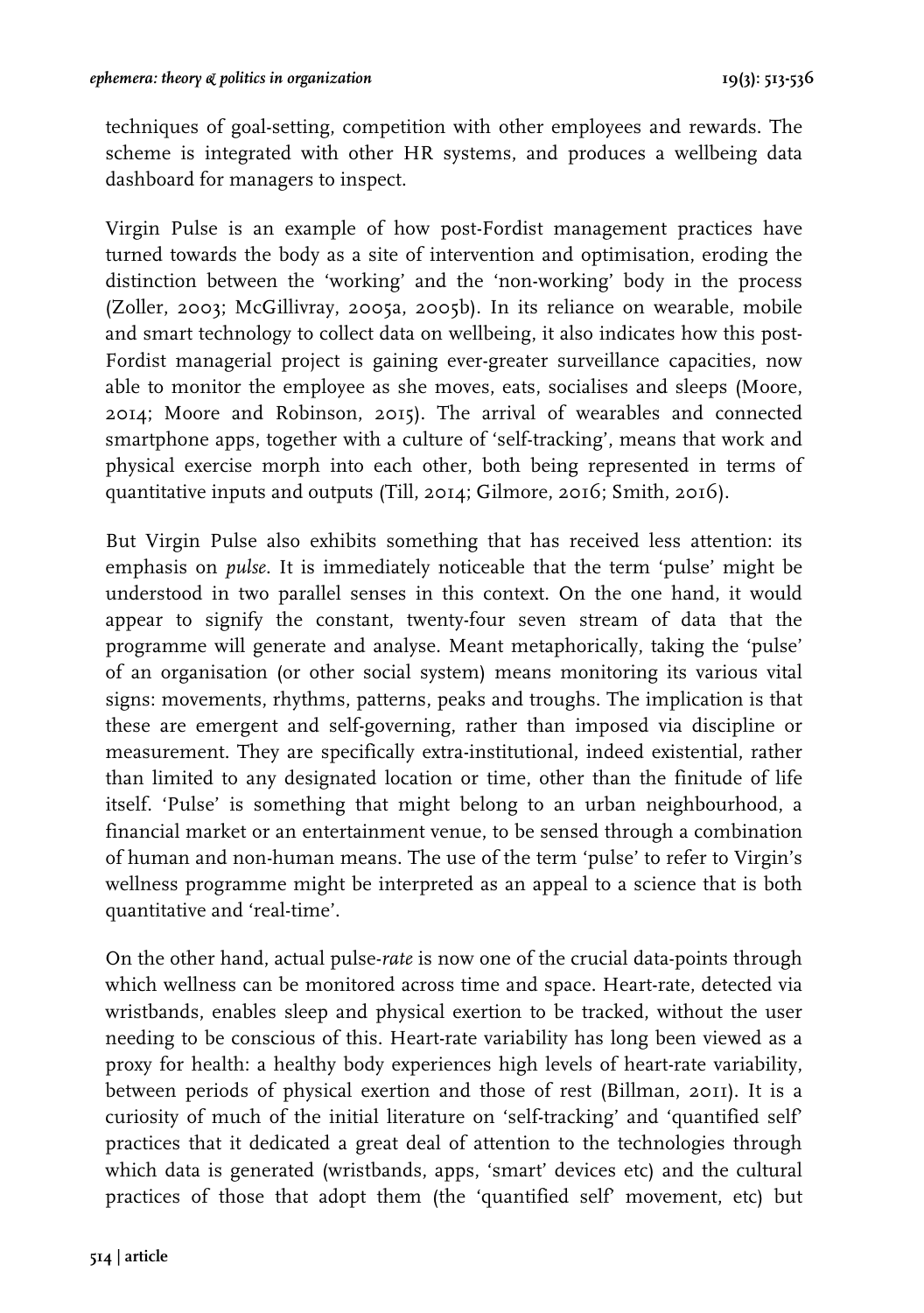somewhat less to *that which is being counted*. More recent work on wearable technology has begun to address this (e.g. Lupton, 2016; Schull, 2017; Pink et al., 2017; Didžiokaitė et al., 2017). These are often mundane and necessary conditions of everyday vitality: eating, sleeping, drinking, breathing and walking. The banality of these movements and processes is a necessary condition of a broader project of ubiquitous, 24/7 monitoring. In order to monitor daily life itself, as opposed to the performances and skills developed for particular arenas, surveillance must be focused on the humdrum and the mundane, that transcends any formal evaluative or scientific framework. In tracking, quantifying and representing these behaviours, wearable technology acts upon agents via their most ordinary and repetitive day-to-day sources and modes of life. Pulse-rate is one of these necessary and ordinary vital rhythms that becomes a type of indicator under conditions of digital surveillance capitalism.

Research on self-tracking has typically treated it as a new site of knowledgeproduction, often drawing on Foucauldian notions of discipline or neoliberal subjectivity. It has been argued that this reinforces a Cartesian split between cognition and the body (Moore and Robinson, 2015), produces a new mode of self-discipline (Lupton, 2013; Sanders, 2017) and a new frontier in the 'healthism' that objectifies and optimises the body through a scientific gaze (Crawford, 1980; Lupton, 2012; Maturo, 2014). From this broadly Foucauldian perspective, tracking devices allow the body to be represented, benchmarked and disciplined in a more acute fashion, to produce a more rigorous form of self-management or entrepreneurial subjectivity. This treats wearable technology as epistemological in function. By contrast, this paper will seek to look at the interaction of body and technologies in terms of the dynamic techno-somatic rhythms that are *sensed*, but not necessarily *known* in Cartesian terms. The significance of pulse (both in its literal arterial sense and a metaphorical sense of real-time data) is precisely that it is pre-cognitive and environmentally adaptive, rather than cognitive or normative. By exploring the meaning and uses of pulse-monitoring, we might achieve a different perspective on techno-somatic interfaces, which doesn't privilege the acquisition of knowledge, but rather pursues cybernetic control of bodies, environments and the emergent interplay between the two. Against the supposition that wearable technology facilitates a Cartesian or positivist perspective on the body, I hope to explore the ways in which cognition and embodiment dissolve into each other, mediated by techno-somatic real-time sensing. This becomes possible if we switch our attention from the truth of bodies as such (pure Cartesian *res extensa*), to the rhythms of technicallyequipped bodies in motion, with spatial-temporal properties.

This article addresses the political economy of 'pulse' in both the metaphorical and the literal senses of the term simultaneously, using two case studies which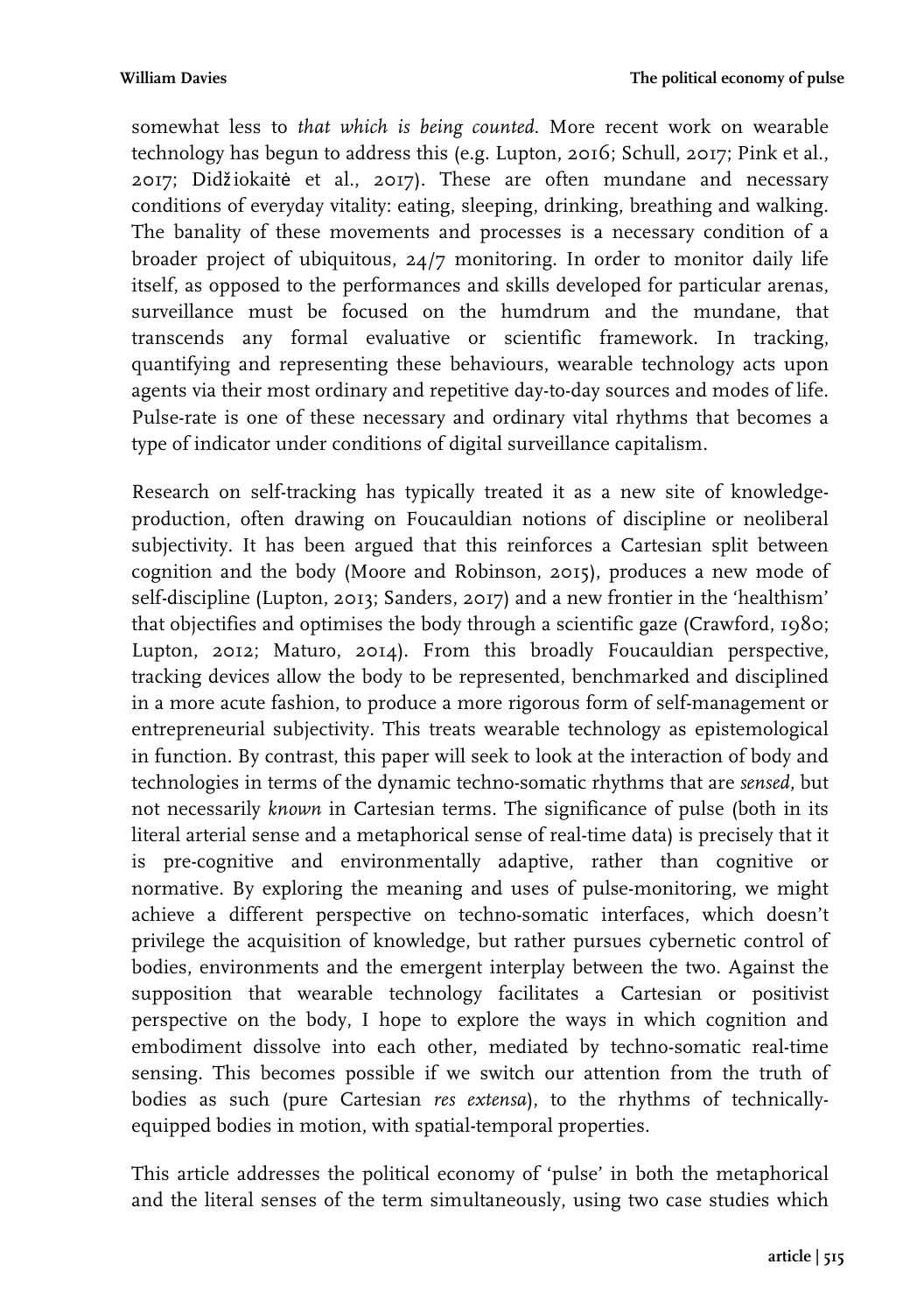reflect both senses. By studying these side by side, and looking at how they fit into contemporary working and organisational practices, we gain a different perspective on post-Fordist capitalism and the technologies of control that mediate and sustain it. 'Pulse' serves as *both* the cultural-ideational model of how all physical movement can be conceived *and* a particular somatic rhythm to be surveilled – both signifier and signified. This dual project of pulse-monitoring can be understood as an effort to sense and influence the rhythm of social and individual life, in ways that promise a new post-disciplinary mode of managerial control, underpinned by a post-disciplinary notion of economic time that is fluid but nevertheless numbered. By emphasising the metronomic, repetitive qualities of human life, it is possible to arrive at quantitative expressions that are (or at least appear) to be emergent and natural rather than measured.

The rest of the article is in four parts. Firstly, I lay out the article's theoretical premises, namely the post-Fordist context, the 'crisis of measure' that characterises it, and the alleged potential for tracking technologies to overcome that crisis. It is crucial here to distinguish between 'measurement' and 'quantification' and the relation of one to the other, conceptual issues that have sometimes been under-appreciated in literature on self-tracking. Secondly I look at how all of life potentially becomes conceived as rhythmical, in post-disciplinary societies, something that Lefebvre's notion of 'rhythm analysis' is ideally suited to explore. Thirdly, I look at two case studies, reflecting the metaphorical and literal status of 'pulse' in contemporary working life. One of these concerns a new wearable technology (though not a tracking device) aimed at moderating the wearer's pulse; the other at a new workplace technology aimed at capturing employee sentiment (which refers to organisational 'pulse' in a metaphorical sense). This section of the paper draws on interviews with the developers and designers of the technologies concerned. Finally, the paper seeks to theorise these new techniques of rhythmic monitoring and control, and the mode of 'metronomic vitality' that they mediate.

#### **Quantity before measure**

It is widely recognised that a new style of technical economic government emerged following the crises of the 1970s, which allowed for more flexible management and monitoring of employees and consumers. This has been generally referred to as 'post-Fordism' (Jessop, 2002; Amin, 2011), a concept that is closely aligned with the idea of 'societies of control' (Deleuze, 1992). Following the crises of Fordism and Keynesianism that escalated from 1968 onwards, corporations adopted various new techniques through which to overcome political opposition and win the enthusiasm of employees and customers.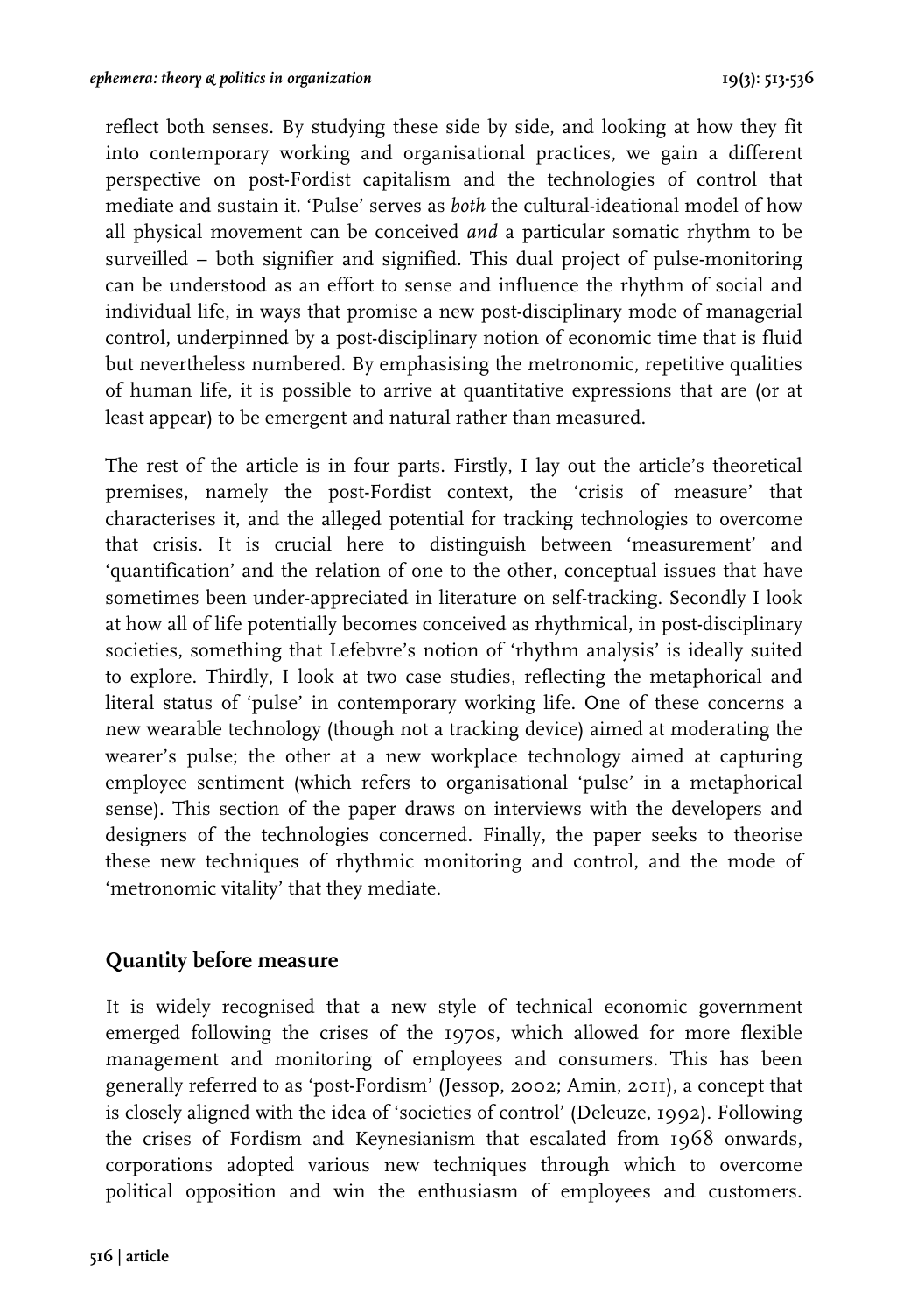Vertically-managed disciplinary institutions, such as the Taylorist factory and the Weberian bureaucracy, gave way to more fluid, horizontally-coordinated institutions that were more adaptable to fluctuations in market demand. Corporations co-opted anti-capitalist rhetoric in the service of management, thereby channelling non-capitalist hopes towards increased productivity and consumption (Frank, 2017; Boltanski and Chiapello, 2006). Meanwhile, the affective dimension of work and consumption became integral to economic value creation, often in a form of co-production between producer and consumer as signified by brands (Arvidsson, 2006, 2011). These changes required new forms of expertise and methods through which the 'soft' psychological and cultural dimensions of the economy could be known and managed, and change could become constant (Thrift, 2005, 2008).

The shift into post-Fordism has produced distinctive problematics of quantification and measurement in social and economic life. At the same time, it has seized the affordances of networked computing to enable a shift from techniques of routinized 'discipline' to more flexible forms of 'control' (Franklin, 2015). In many ways, the promises of data analytics that have emerged in the early  $2I<sup>st</sup>$  century represent a conjoining of these two issues, whereby ubiquitous digital data capture offers a new basis for quantification and measurement – that is an argument adopted in this paper, but it is worth unpacking that a little. Two features of 'post-Fordist control societies' need recognising, or else there is a risk of obscuring key differences from 'Fordist discipline'.

Firstly, post-Fordism is defined by a problem of intangible value, eliciting what has been referred to as a 'crisis of measure' (Virno, 2004; Hardt and Negri, 2005). Taylorist factories could *measure* inputs and outputs in a relatively explicit way, tracking productivity using linear Cartesian principles of time and space. Measures have an *a priori* status: they transcend the contingency of a situation to provide a basis for comparison or 'commensuration' (Espeland and Stevens, 1998). Arguably the most transformative (or at least iconic) example of a modern measurement device is that of double-entry book-keeping, which provided a standard way to account for credit and debit across time and space (Carruthers and Espeland, 1991; Poovey, 1998). The crucial quality of any measure is that it holds its form across time and space, providing a basis on which to judge certain outcomes repeatedly, reliably and impersonally. Hence, the 9-5 working day is a possible *measure* through which to assess productivity; an intelligence test is a possible *measure* through which to assess job candidates. Measures may be quantitative (as with a tape measure) and are often a way of introducing quantity in a disciplinary fashion (as with an IQ test). They are tools of discipline and of judgement – but they are not *necessarily* tools of quantification. For example, a market research survey acts as a measure for comparing people in a standardised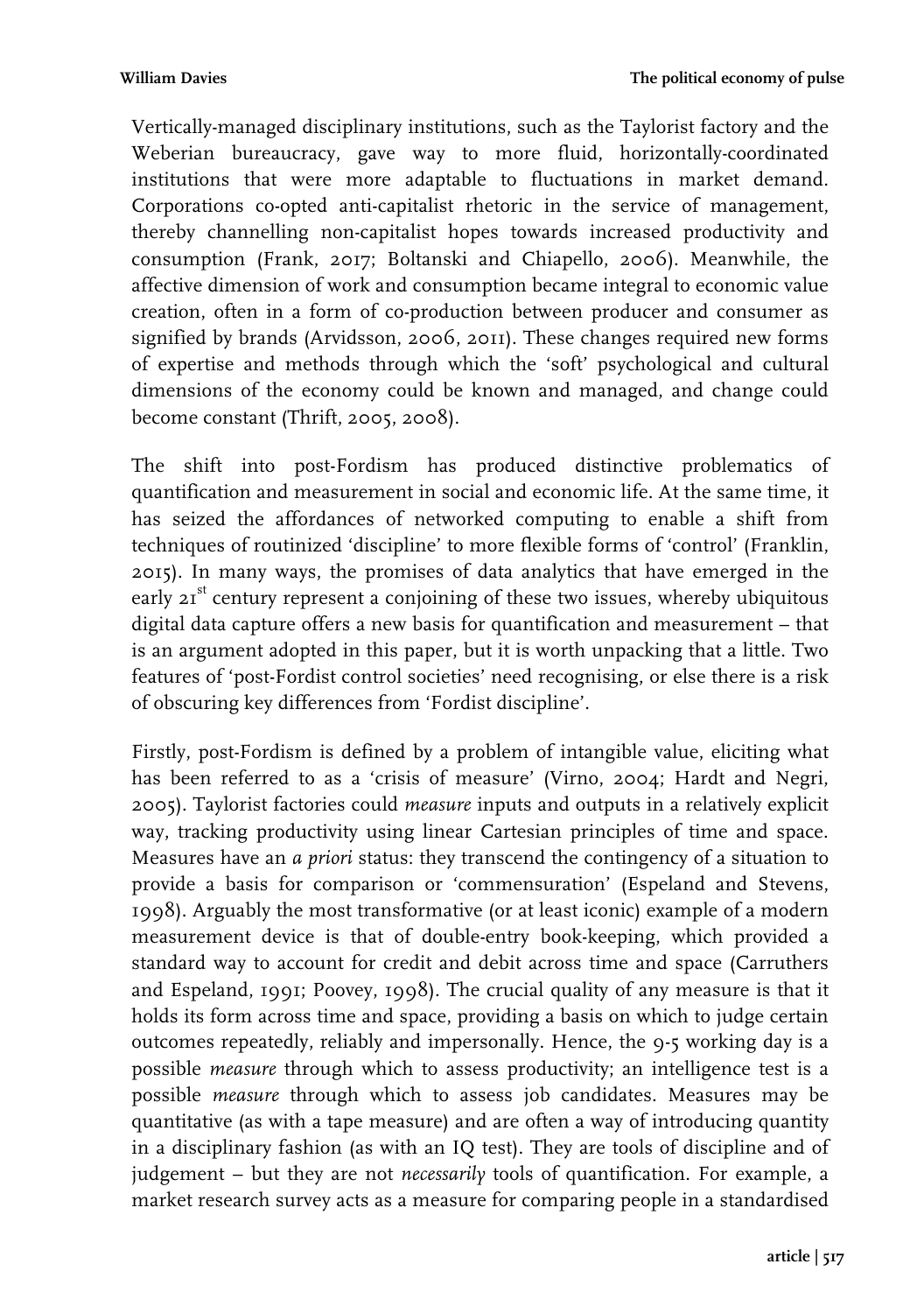fashion, but it may do so simply by putting people into qualitative categories, rather than attaching a number to them. Standardised processes of judgement, such as workplace performance reviews, may draw on numerical data, but not necessarily. A measurement device may be far more efficient (as a basis for comparison) if it quantifies, but it needn't do so.

Measures are therefore fundamentally normative tools, that can be introduced into situations to win consensus (Boltanski and Thevenot, 2006). In order to work, they need to possess a quasi-liberal authority, which can apply a fixed set of criteria to a plurality of cases (Davies, 2014). The question of measurement is therefore intimately associated with the question of hegemony, which in the case of Fordism is 'born in the factory', because hegemony implies an over-arching ethical framework which renders capitalist production *legitimate* and not only technically viable (Gramsci, 2011: 285). The *a priori* nature of measures provides the juridical principle which produces hegemony. Measures such as clock time allow the working day to be brought within a normatively governed framework.

To argue that post-Fordism witnesses a 'crisis of measure' is not to suggest that value becomes unquantifiable, but that it eludes the quasi-juridical routines and consensual quality of effective measurement. Where value is intangible (and partly captured subjectively in the experiences of the consumer) there is an absence of stable, publicly legitimate commensuration devices and rituals through which it can be assessed and ranked. This raises the importance of processes of critical deliberation and the social search for value (Stark, 2009), which is potentially democratising, but also less efficient from a narrowly capitalist perspective (Arvidsson and Peiterson, 2013). Qualitative methods of evaluation and research, such as focus groups, rise in importance, but do not serve to provide robust commensuration in the way that quantitative tools of measurement do.

Secondly, as digitisation has spread further into economic, cultural and personal life, it has radically increased possibilities for quantification, which have rapidly turned into inevitabilities of quantification. Increasingly, quantification is something that we can try to ignore by deliberately avoiding or concealing pieces of data, but not something that we can opt out of. Computer power has long extended beyond the capabilities of human cognition, but the ubiquity of data capture now extends beyond the *needs or intentions* of human societies as well (Hansen, 2015). Data is captured by default, generating archives of so-called 'Big Data', which we then face the challenge of interrogating should we find a reason or desire to (Andrejevic, 2013).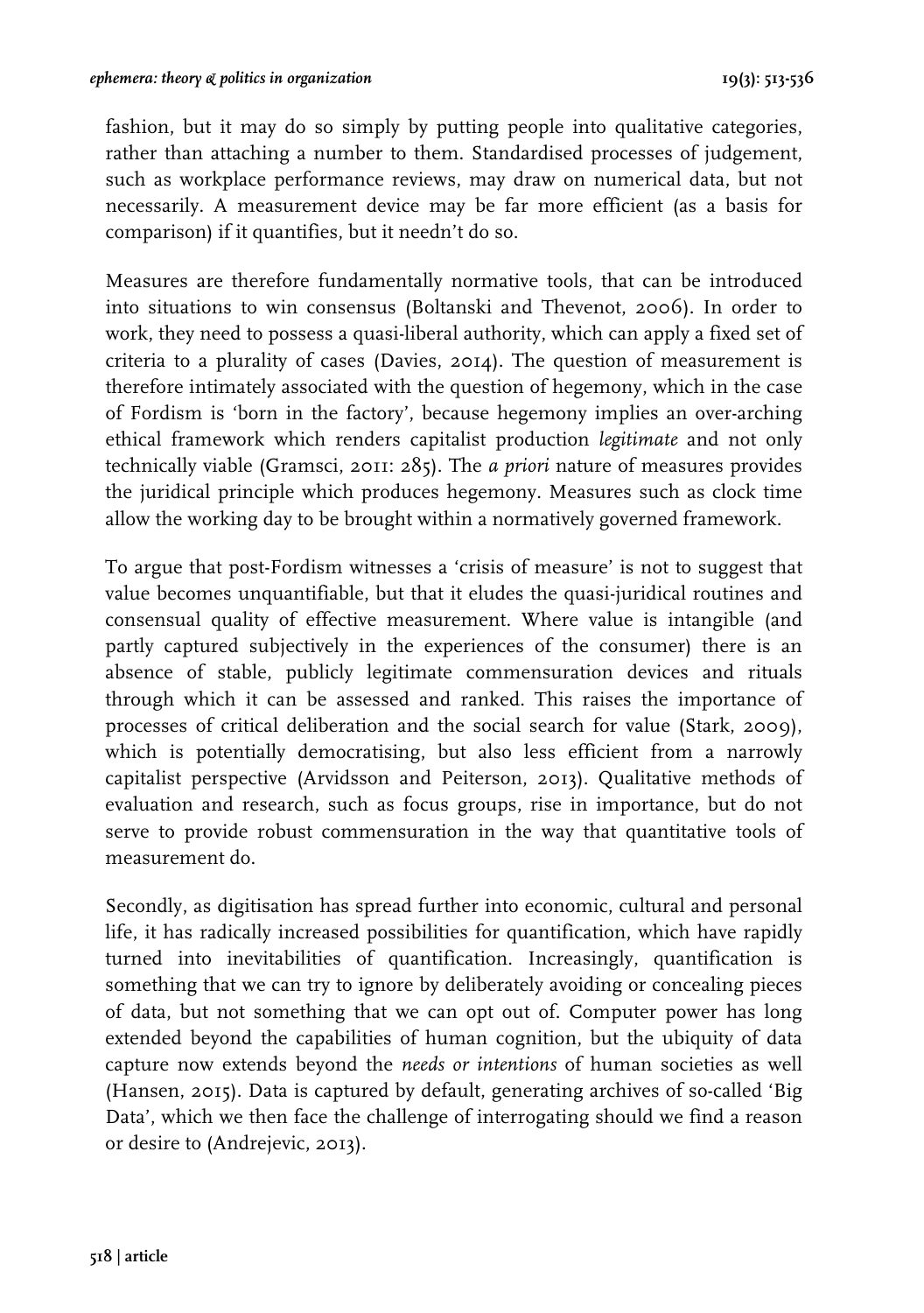As Hansen argues, the distinguishing 'tendency' of  $2I<sup>st</sup>$  century media is to capture far more than human consciousness could ever accommodate. This is not a prosthetic enhancement of human consciousness, but a transformation going on beyond the limits of human perception (Hansen, 2015: 53). Whereas the camera, for example, offered an augmentation of existing forms of human vision, something like a fitness tracker allows human beings to engage with the world (and themselves) in ways that previously evaded our own subjectivity altogether. These are, Hansen argues, tools of *sensation* not of perception: their function is to monitor in unfathomable detail, generating quantitative data in the process. Fitness trackers have not replaced human cognition, but perform sensory activities of movements (steps, sleep, pulse etc) that were previously un-sensed and hence unquantified. They open up 'the possibility of experiencing something not immediately available to consciousness' (Hansen, 2015: 139).

Following Hansen's analysis, we might say that ubiquitous digital tracking facilitates vast expansion in possibilities for *quantification*, but without offering any new *measure*. This isn't necessarily true of self-tracking in general, which can be carried out using various forms of quantitative measure such as weight-scales or diaries (Crawford et al., 2015), but it is certainly true of something like pulsetracking. Measures may be present – minutes, kilometres, calories, degrees Celsius – but it is not always the main affordance of the technology to introduce these, in the way that it is of (say) a tape measure. As devices of *sensation*, rather than of perception or evaluation, digital tracking technologies often perform a relatively banal function of *counting as much as possible* (quantification), rather than of *comparing* as much as possible (measurement). Wearable self-tracking technologies have a bias towards aspects of the human that can be counted, even in the absence of any measure – steps, inhalations and exhalations, arterial pulse – just as social media platforms serve to quantify social connections without necessarily helping to judge them. Where these movements and moments are quantified, measures can of course be introduced, such as setting a target or norm for the number of steps to be taken each day. But the primary affordance of the device is to count not to compare.

A critical question for post-Fordist organisation and government is whether technologies of control can ever become sufficiently extensive and empirically sensitive as to replace the need for normative measurement altogether. To put that another way, does the crisis of measure and the problem of hegemony eventually evaporate, once enough data has been collected? To the extent that post-Fordism brings about new cyborg-type assemblages of bodies, codes, screens and machines, it arguably avoids or circumvents the requirement for hegemonic discursive consensus-formation, of the sort that Fordism depended on (Lash, 2007; Lazzarato, 2014). Semiotic and inter-subjective conventions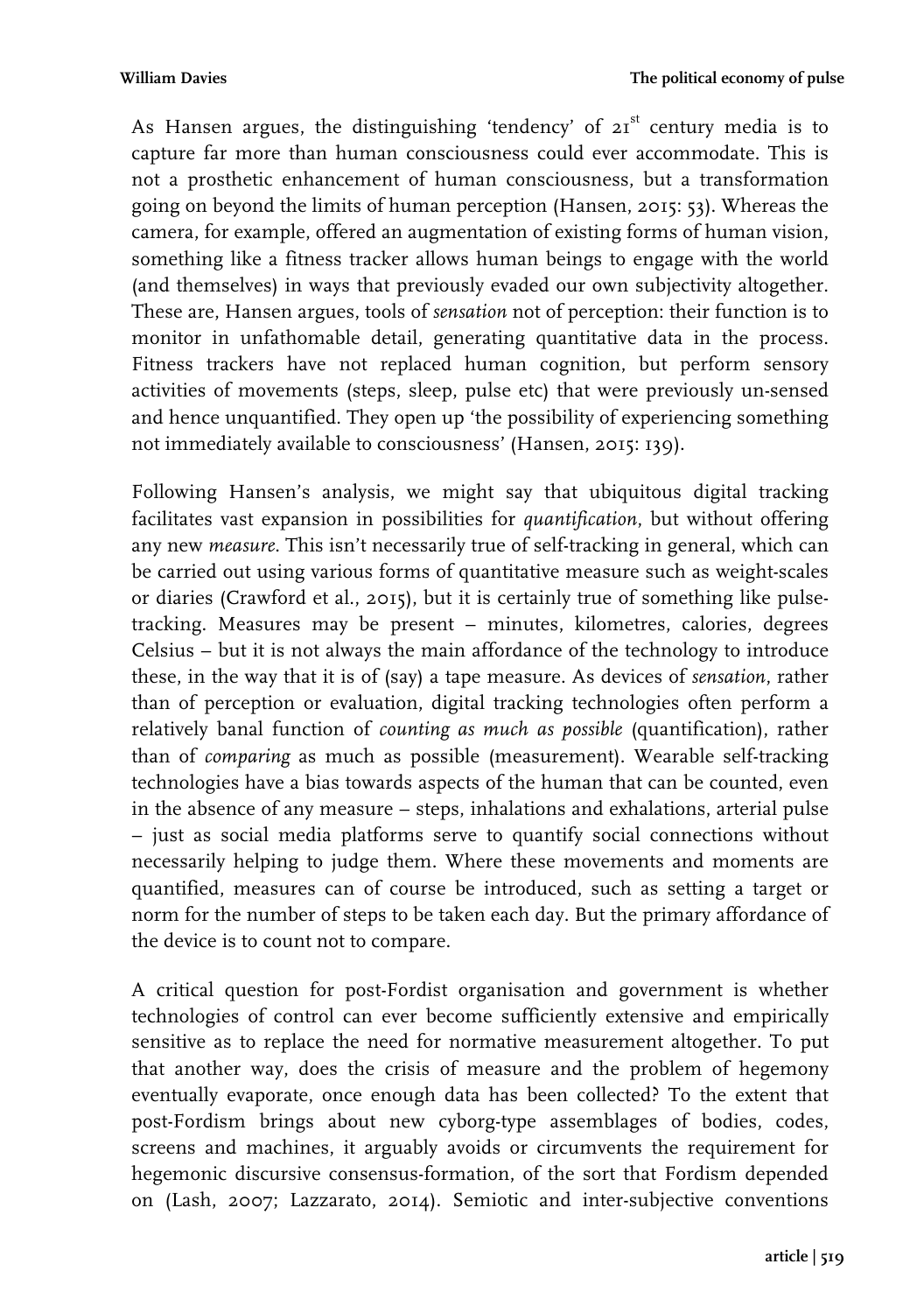potentially become replaced by interfaces which mediate non-representational code, in a constant cybernetic loop of action, feedback and adaptation. Decisionmaking can potentially bypass spaces of conscious deliberative judgement (as the case of high-frequency trading exemplifies) and consciousness is then presented with a world that has already been rearranged by 'pre-cognitive' techniques of analysis and decision (Hansen, 2015). Epistemologically, this translates into the hope that algorithmic data analytics can supplant disciplinary methods, spotting and responding to patterns as they emerge from data sets, rather than imposing measures upon them (Savage and Burrows, 2007).

## **Governing through rhythm**

However, the post-hegemonic vision of control does place one crucial obligation on agents, without which ubiquitous data capture is not possible: they must keep moving and interacting across interfaces of various kinds. This is scarcely a normative duty, as it is unspecified what the form or telos of this activity should be, and movement might equally be unconsciously physiological as consciously decided. And as interfaces become embedded in the physical environment and body, there is reduced normative injunction to consciously 'use' them. But the managerial and epistemological project of achieving control without consensus does require that nothing ever stay fixed in place. As Boltanski and Chiapello observe of the post-Fordist workplace, 'to be doing something, to move to change – this is what enjoys prestige as against stability, which is often regarded as synonymous with inaction' (Boltanski and Chiapello, 2007: 155). Apple CEO Tim Cook's notorious 2015 remark that "sitting is the new cancer" was made while promoting the Apple Watch, which can buzz to remind the wearer to stand up and move.

In societies of 'discipline', movement occurs between different designated spaces and institutions (factory, hospital, home etc), but movement itself is not a crucial object of observation (Deleuze, 1992). The regular time displayed on the clock is what determines when the subject of discipline moves from one such enclosed space to another, as the notion of 'clocking on' and 'off' suggests. Time is *interrupted* by disciplinary measurement, (as notions of audit and inspection suggest) rather than its object. Any repetition of movement over time is a contingent side-effect of normative convention. The dominance of clocks indicates that time is really being subsumed under space, producing what Bergson termed 'homogeneous time', which uses spatial metaphors (and devices such as clocks) to represent time in regular, concise units such as 'minutes' and 'days' (Bergson, 2002: 86). This emphasis on disciplinary technologies such as clocks is a denial or avoidance of time as 'pure duration', allowing the units of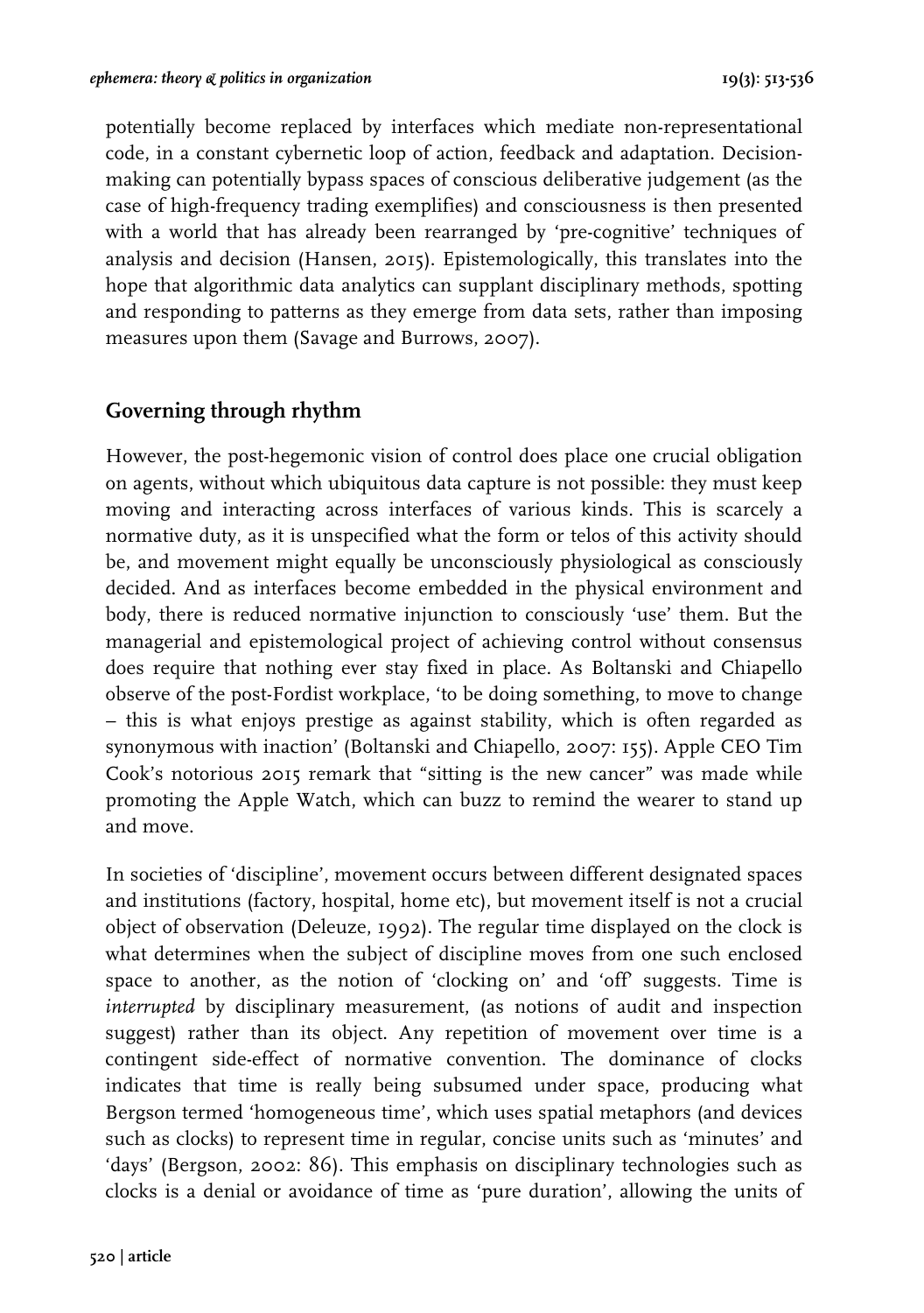'homogeneous time' to create the illusion that temporality consists of separate, isolated moments. This experience of time as amenable to delineation and separation is a significant effect of Fordist and disciplinary techniques of power.

By contrast, societies of 'control' require bodies in motion to be monitored, such that patterns and rhythms can be detected, in the absence of *a priori* normative conventions. Many aspects of social rhythm are effects and legacies of disciplinary norms and institutions, such as the working day, the weekend, commuting, a 2-week holiday and so on. But other repetitive movements are emergent, such as socialising, leisure activities, sexual activity and the rhythms of the body itself. Lefebvre argued that it is the interaction between these two forms that generates the rhythm of modern life, that in the synthesis between the two is 'natural and rational, and neither one nor the other' (Lefebvre, 2013: 19). As he argued:

Everyday time is measured in two ways, or rather simultaneously measures and is measured. On the one hand, fundamental rhythms and cycles remain steady and on the other, the quantified time of watches and clocks imposes monotonous repetitions. (Lefebvre, 2013: 83)

As digital interfaces become embedded in our physical environments and bodies, this raises the possibility that emergent, unmeasured rhythms might become visible in and of themselves, even in the absence of any institutions to govern them. Quasi-natural movements – some of which, such as arterial pulse, are constant – can simply be tracked rather than subjected to measurement. Repetitions and patterns that emerge *outside* of the realms of measured behaviour or disciplinary activity might suggest a form of systemic sustainability, that is emergent rather than imposed – a form of rhythmic harmony that Lefebvre identifies as 'eurhythmia'. In some cases, 'homogeneous time' keeping tools may even be deliberately removed to facilitate this harmonious, repetitive movement across interfaces, as the absence of clocks in casinos suggests or the clock in the therapists consulting room that the client is unable to see. The absence of 'clock time' may help individuals to enter a greater condition of postcognitive, embodied harmony or 'perfect contingency' with their physical environment, of the sort that Schull discovers amongst machine-gambling addicts (Schüll, 2012).

In the practical settings of neoliberal capitalism, the distinction between 'discipline' and 'control' is rarely absolute. The rise of the latter's rationality does not in itself signal the subsidence of the former, any more than the rise of disciplinary power meant the disappearance of sovereignty (Munro, 2000). Often technologies and practices of control will be employed to achieve a higher level of discipline than disciplinary institutions themselves could achieve on their own.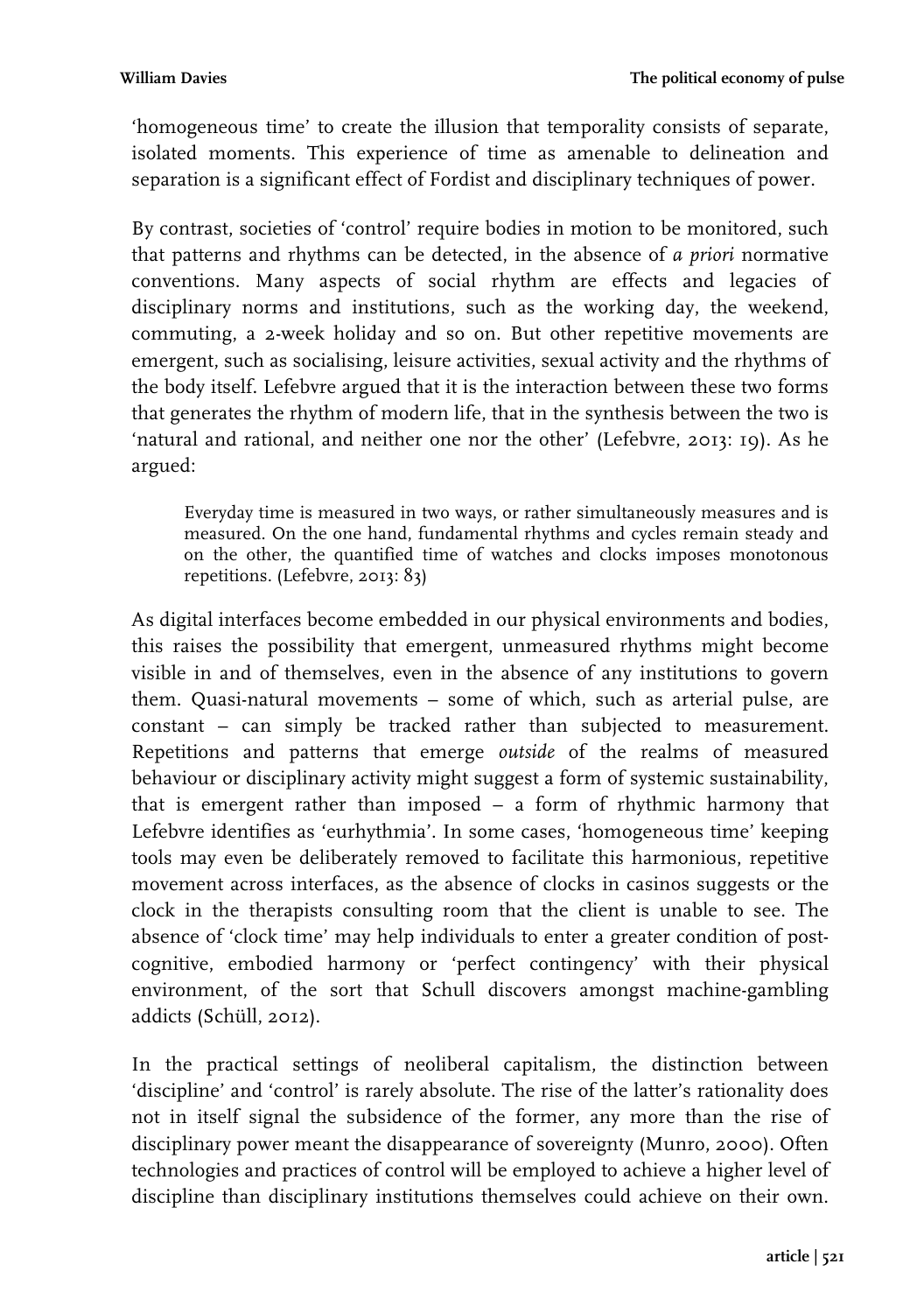Disciplinary tools of audit, testing and measurement continue to provide an organising template for institutions under post-Fordism, but now a much wider range of behaviors and 'data points' are being tracked to anticipate how individuals or organisations are likely to perform in these moments of disciplinary judgement. Thanks to control technologies (which are ubiquitous and radically empiricist), it becomes possible to orient the self even more acutely towards disciplinary technologies (which are periodic and decisive), potentially bringing the norms of discipline closer to the psyche and body (Hardt and Negri, 2000: 23). Many emergent social rhythms and forms of playfulness, which can now be captured digitally, arise in the time and space that discipline ostensibly leaves alone, such as the weekend, public space or night-time. This renders the relationship between discipline and control ambiguous: on the one hand, it allows spontaneous order to be optimised, potentially to subsume it under disciplinary power, but on the other it points to the possibility of a postdisciplinary order, in which the power of measurement gradually recedes.

What Lefebvre terms the 'natural' dimensions of rhythm (which really means those aspects which are not imposed by 'rationality') resists the Cartesian gaze of scientific analysis. Or rather, efforts to subject it to objective scrutiny (such as those imposed by disciplinary measure) immediately misrepresent or damage it. Lefebvre's example is of horse dressage, which cannot be simply imposed on the horse in the way a dog is trained (Lefebvre, 2013: 49). Instead, if one is to 'grasp this fleeting object, which is not exactly an object, it is therefore necessary to situate oneself simultaneously inside and outside', to try and feel the rhythm and to know the rhythm simultaneously (Lefebvre, 2013: 37). The task is one of sensation rather than of judgement – hence it lends itself to technologies of monitoring rather than of measuring. The more sensory devices there are embedded in the physical environment and human body, the greater the potential to adopt this 'inside and outside', feeling and knowing, orientation towards rhythm, be that of the city, the organisation, the social network or the organism.

To *feel* rhythm from the 'inside' is one way of understanding the promise offered by 'real-time' data capture. In the context of 'smart cities', for example, the ideal behind the blanket monitoring of all urban life is that surges of movement, sentiment or market demand can be sensed as they occur, allowing for responses to be made instantly (Kitchin, 2014). Equally, in the context of security, the hope is a post-Cartesian one, that threats can be sensed and acted upon before they are empirically known (Amoore, 2013). The monitoring of movement over time allows a sense of 'normal' rhythm to emerge, and consequently the capacity to detect abnormal movement ('arrhythmia') or sudden changes in speed of movement. Stock market tickers offer an early example of a technology geared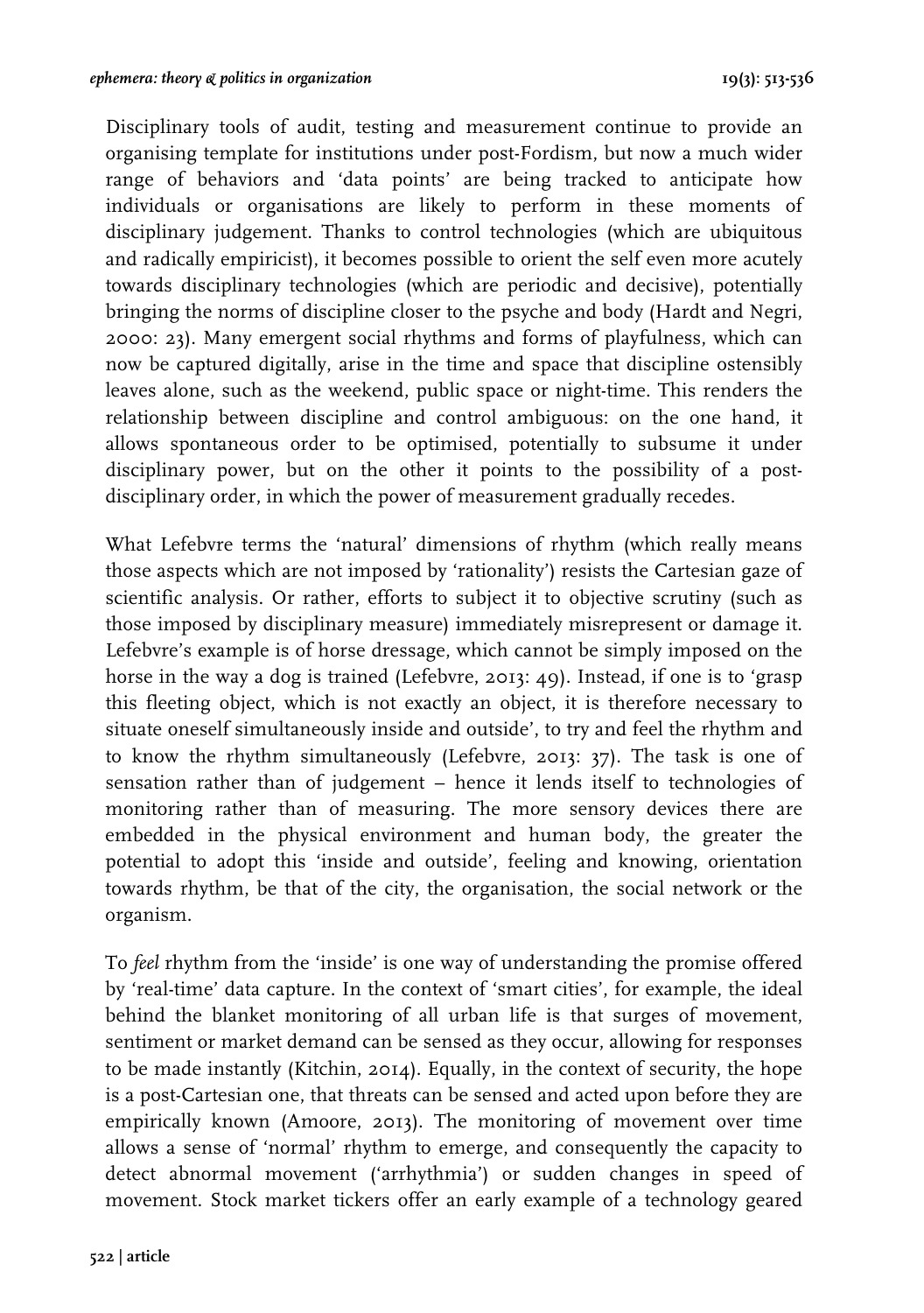around the detection of rhythm, focused on price movements rather than on price levels as such (Preda, 2006). Yet ubiqitious digitisation of social life – the city, the human body, the home – facilitates a new attention to the sensing of rhythm. Much of this monitoring and reactivity takes place beyond the limits of public discourse or subjective consciousness, shaping the world that is encountered subjectively (Hansen, 2015). Alternatively, it enters our field of perception via the interface of dashboards of various kinds, a particular mode of representation that seeks to influence decision-making without issuing facts or judgements (Mattern, 2015).

# **The rhythm of arterial pulse**

Scientific and medical interest in arterial pulse has always advanced in tandem with time-measuring devices (Ghasemzadeh and Zafari, 2011). The earliest known attempt to measure arterial pulse is that of Herophilus (335-280 BC), who measured it using a water clock known as the 'clepsydra'. Galileo's invention of the pendulum in the early  $17<sup>th</sup>$  century was followed by the invention of the pulsilogy by Santorio Sanctorius, a pendulum that could be adjusted to match pulse rate. The contemporary approach to arterial pulse measurement is credited to John Floyer circa 1707-10, who took advantage of advances in the design of clocks to introduce the medical practice of counting the number of heart-beats in a single minute. While pulse offers a way of sensing the body's rhythm, which may or may not be subjected to any formal measure in terms of 'homogeneous time', it is worth recognising that it cannot be represented objectively, without *some* standardised notion of time (typically minutes) with which to compare it.

There is still controversy amongst medical researchers as to what exactly determines heart-rate, though the most significant factor is respiration (Billman, 2011). It increases during inhalation and decreases during expiration, and accelerates during times of accelerated inhalation such as exercise. Various social and physical cues can influence heart-rate, for instance the speed of a piece of music (Larsen and Galletly, 2006). From a medical perspective, the most significant trait of a human heart-rate is not its level at any one moment, but its capacity to vary: low rates of heart-rate variability are an indicator of poor health, while high-rates of heart-rate variability indicate higher fitness levels. But pulse also carries a more existentially significant medical status: it is the first thing that is sought in distinguishing whether an apparently unconscious body is alive or dead. Equally, pulse-checking is one of the first techniques of first aid that is taught to the non-medical specialist, suggesting that arterial pulse is what grants the human body its ordinary, day-to-day status as a 'living' organism.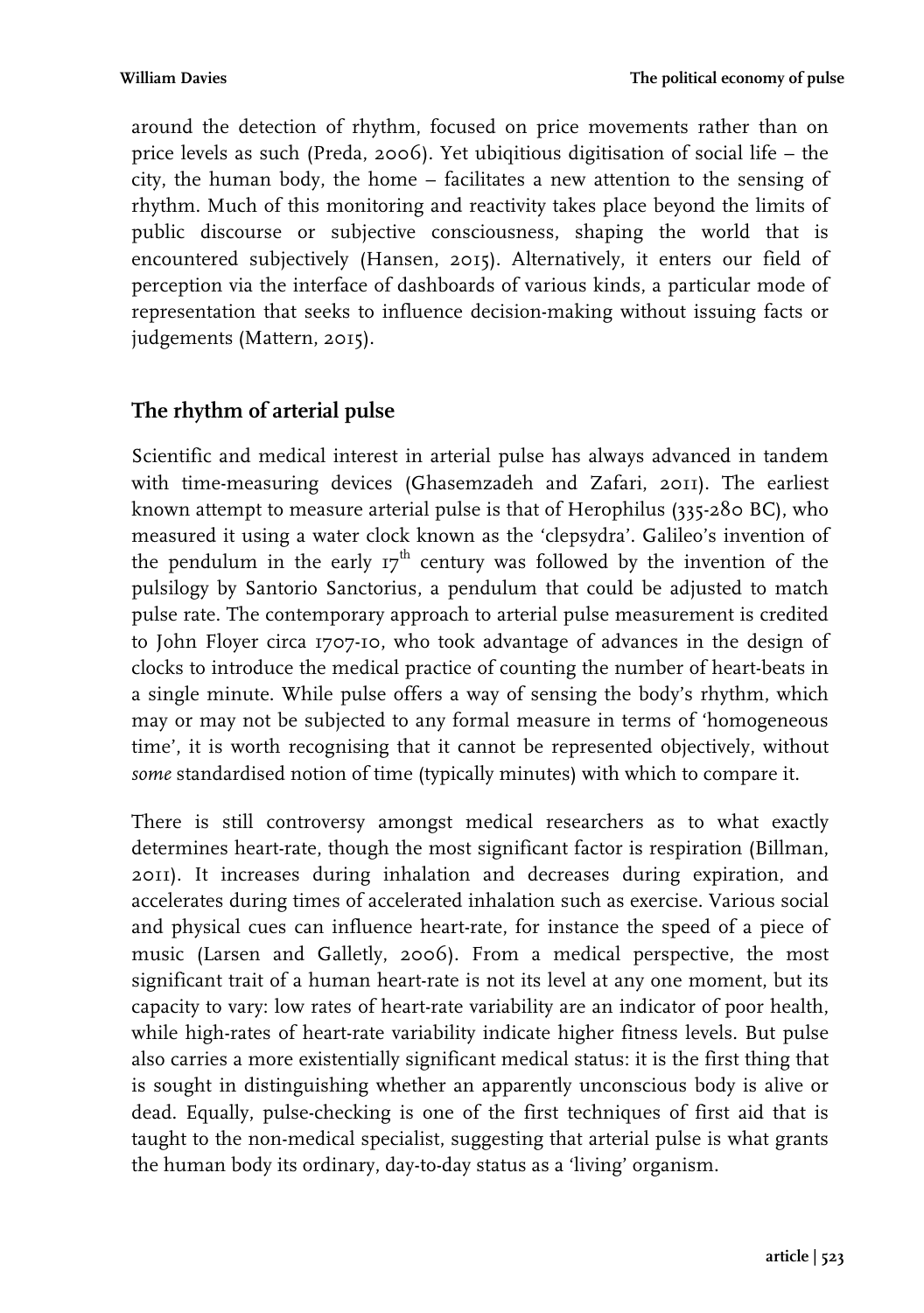Immediately we might note certain attributes of arterial pulse that would resonate with the cybernetic imaginary of control under post-Fordism. Firstly, arterial pulse respects no limits of time and space, and is an indicator that functions '24/7' (Crary, 2015). The condition of human beings in 'societies of control', Deleuze argues, is one of constant 'modulation' and 'surfing', never being finished with anything (Deleuze, 1992). Arterial pulse is something the human body does so long as it is alive, regardless of whether it is at work, asleep or on holiday. However, the scientific focus on pulse-*rate* has nevertheless been confined to experts and expert institutions until relatively recently. The stethoscope, dating back to the early  $19<sup>th</sup>$  century, enabled hearts to be listened to by doctors, while the first heart-rate monitoring technology (ECG) was developed for hospitals in the early  $20^{th}$  century. But it wasn't until 1983 that a wireless (hence mobile) heart-rate monitoring device was developed (Pantzar and Ruckenstein, 2015). The subsequent mass-market development of pulsemonitoring wristbands and smart watches represents a major step in the amateurisation of pulse-monitoring, which enables pulse to become not only an everyday behavioural phenomenon, but also an everyday quantitative indicator. Wearable and wireless pulse monitors are therefore vehicles for the quantification of everyday life.

Secondly, pulse-rate is a way in which bodies can 'speak' without being mediated by language. This quest for non-semiotic or post-representational modes of communication has been dubbed the 'decline of symbolic efficiency', and analysed as a key feature of post-Fordist modes of management and regulation (Dean, 2009; Andrejevic, 2013). Yet the interest in pulse as the language of the body (as opposed to the subject) has a much longer history. When considering how the intensity of other people's pleasure might monitored in a utilitarian society, Bentham proposed two possible solutions (McReynolds, 1968). The first was to use money as a proxy (on the assumption that consumers would spend money in direct proportion to the utility that resulted) but the other was that pulse-rate might serve as an indicator of affective states. Pulse-rate was one of various physical symptoms that physiologists of the late  $19<sup>th</sup>$  century focused on, in seeking to understand how physical laws of energy and entropy affected the human body, especially the labouring body (Rabinbach, 1992; Danziger, 1994). The interest in pulse suggested a proto-cybernetic imaginary, in which the body contained its own mechanical rhythms that could be brought into dialogue with those of experimental equipment. By the same token, it suggests a desire to get around the reports of the subject (Davies, 2017).

What the body is able to authoritatively communicate via signs such as arterial pulse is '*how I am right now*'. The self-conscious subject is less trustworthy on this matter, because she has a tendency to bring in broader reflections on how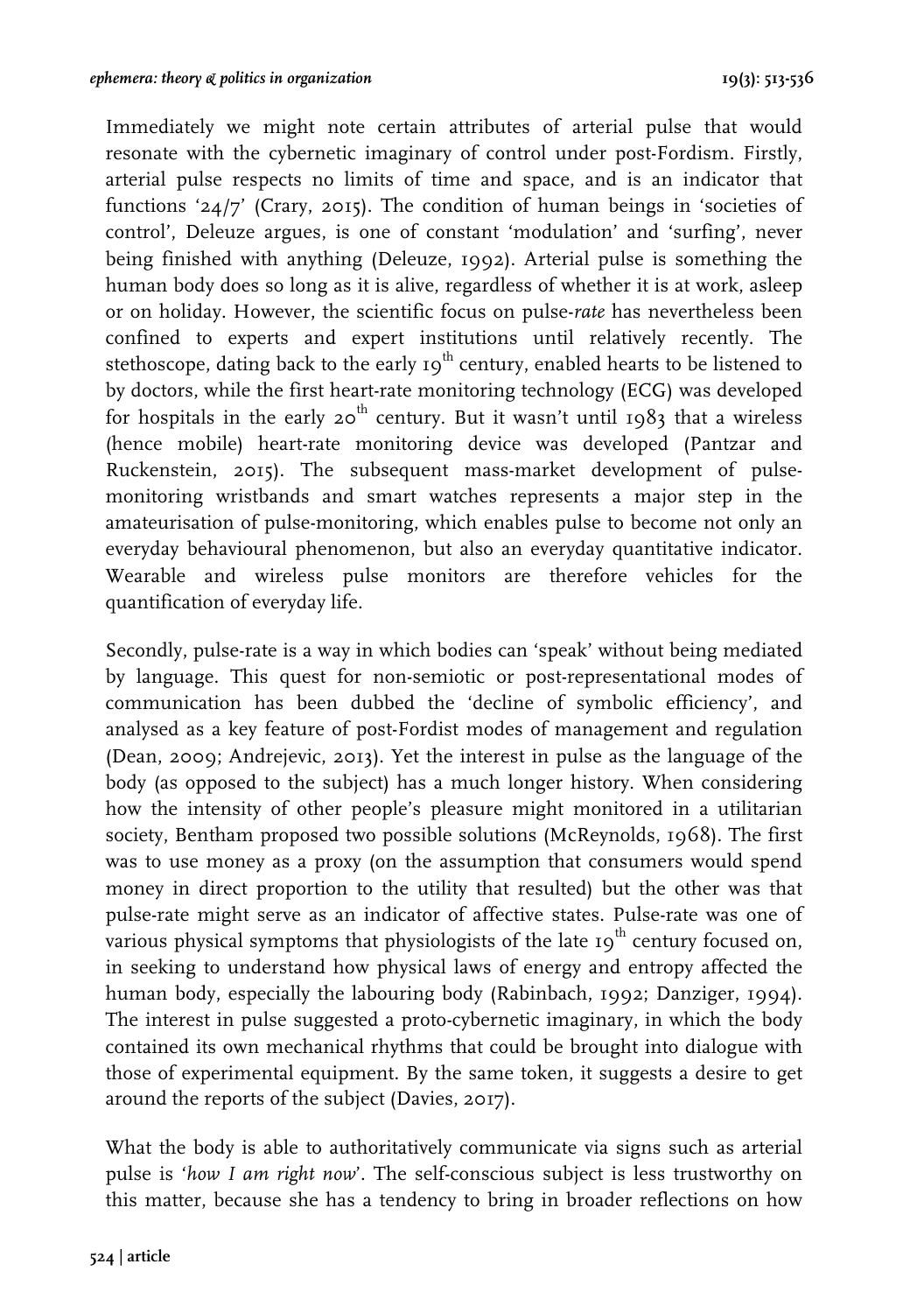things are generally or have been over time. The cyborg body, however, cannot help but provide accurate data on its present state. It does so in a 'pre-cognitive' form, that thereby avoids being mediated by semiotic and cultural representations, and which potentially bi-passes subjective consciousness altogether (Hansen, 2015).

Thirdly, arterial pulse offers the prospect of a quantity that is prior to measure, and therefore a post-hegemonic mode of control. Pulse is what Lefebvre terms a 'natural' rhythm, rather than a 'rational' one, though pulse-*rate* is only discernible once pulse is judged using clock time. Where clock time beats at a steady speed, with the ticking of the second hand, and the slow moving of the minute and hour hands, the speed of pulse changes depending on circumstances. It offers a rhythm that adjusts to activity and environment, speeding up during times of anxiety or stress, and slowing down during times of relaxation. Arterial pulse signifies a mode of non-disciplinary temporality that is contingent upon the situation. In a world where arterial pulse was a more important rhythm than clocks, the goal would not be punctuality (as in societies of discipline) but *eurhythmia*, in which body speed is well synchronised with environmental speed, rising and falling appropriately. The capacity of pulse-rate to vary according to circumstances is its key attribute. That said, the possibility of pulse-rate being represented as a number does require that (in Lefebvre's terms) *natural* rhythm be married to *rational* rhythm, such that the number of bodily beats is compared to the number of mechanical seconds. The pulse-rate monitor is therefore both a sensing device and a measuring device.

If competitive sport offers a defining symbol of measured physical quantification (with a whistle being blown, goals being awarded), then jogging offers the equivalent for unmeasured quantification, whereby the body enters a state of flow, and the passage of time becomes forgotten. The former has an explicit telos and evaluative benchmark which the players must keep in mind, whereas the purpose of the latter is to achieve some state of health-enhancing, unconscious bodily rhythm, a central component of which is accelerated respiration and pulserate. The addition of wearable technologies makes visible aspects of a jog that would otherwise remain outside of cognition (such as steps taken, as well as heart rate). Yet it also allows for further technical augmentations, such as the selection of a musical playlist that is synchronised with speed and pulse, something that the Spotify music-streaming service offers.

Arterial pulse is a tangible, quantifiable sign of how the body is (or is not) adjusting to its immediate situation, right now. But because it is has this status as a 24/7, cybernetic, post-disciplinary indicator, the term 'pulse' has also taken on a metaphorical status which implies data that is collected and shared in real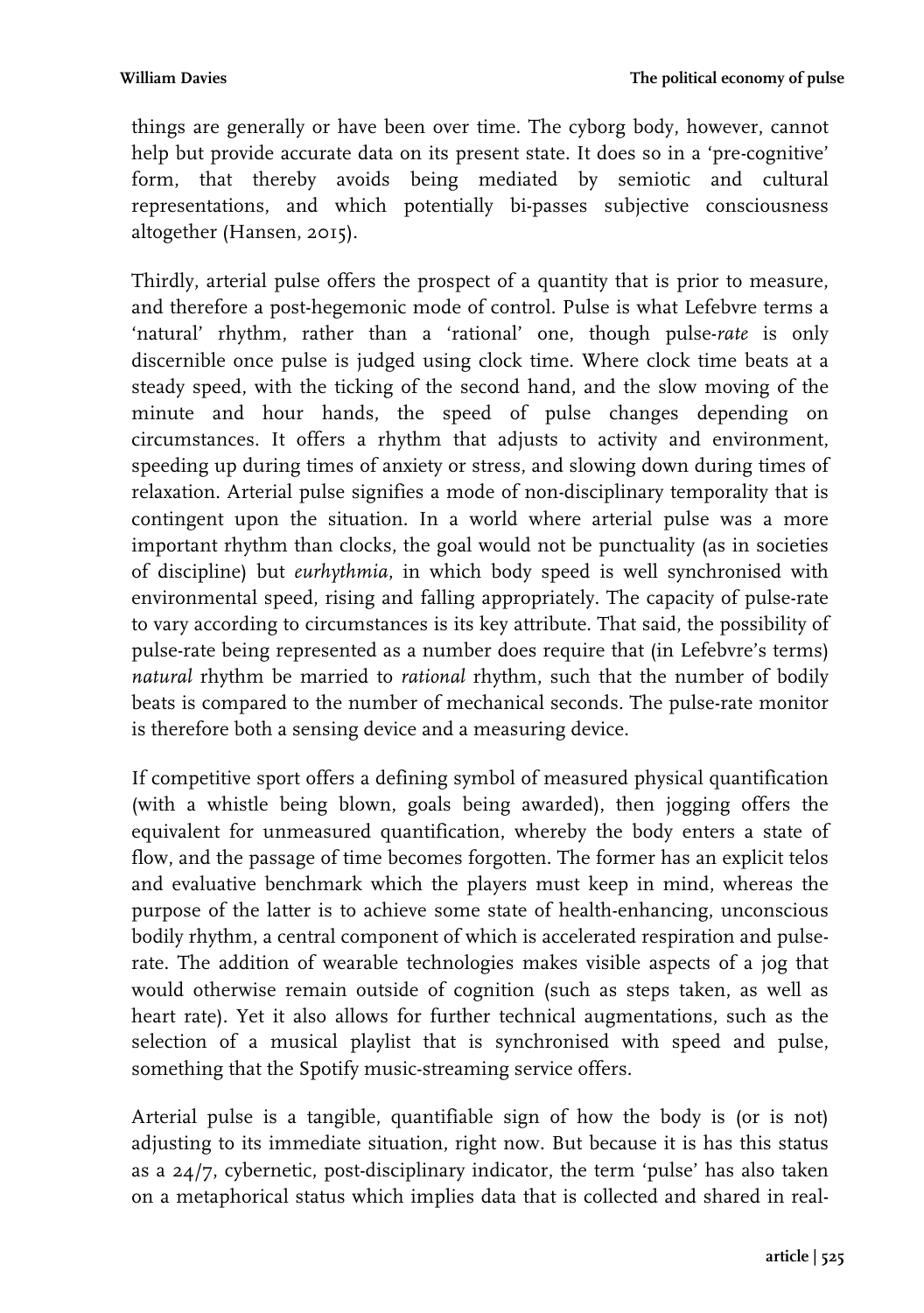time, for instance via 'smart city' infrastructures. It is here that we might speak of 'pulse' more as ideology, inasmuch as the idea promotes the logic of control. In particular, it promotes an ideal of bodies so eurhythmically immersed in their situations as to lose track of Cartesian coordinates of time and space - the worker, for example, who has achieved such a state of flow that they have forgotten to leave the workplace or ceased to notice any distinction between 'work' and 'leisure'. The ideology of 'pulse' seeks not only the privatisation of space, but also the privatisation of time, where public measures of time are withdrawn. This is in contrast to Fordism, where the factory is privately owned, but its routines (9-5, lunch-break, cigarette break etc) are not. Then again, measure does not entirely disappear from post-Fordist contexts: if pulse is to be represented as 'pulse-rate', then an observer (an experimenter, doctor, manager, governor etc) in possession of a clock is required. Thus the ideal of pulse tacitly implies a panoptical power structure, in which the majority are lost in 'natural' rhythms, while a minority observe these via 'rational' ones. As in the case of the therapy room, one party cannot see the clock, but the other one can.

#### **Controlling pulse**

I now want to turn to two empirical examples of technologies which are designed around the sensing and/or controlling of pulse. As will become clear, one of these is focused on arterial pulse in a literal sense, though not to measure pulserate; the other is focused on 'pulse' in the metaphorical sense, of an emergent social rhythm that (as Lefebvre puts it) can be sensed from the 'inside'. By exploring 'pulse' in these two ways simultaneously, we can think about how 'natural' or emergent rhythm can be sensed from both within and without the body itself. The significance of pulse as a matter of concern (whether medically, economically or whatever) is that it provides a way of knowing or feeling how well adapted a body is to its environment. In its metaphorical sense, it comes to signify seemingly natural rhythms of the environment (workplace, city etc) itself.

Both these cases are implicitly geared around managerial agendas, be that the management of the self or of the organisation. Both are technologies of control, which take 'pulse' (either literally or metaphorically) as that which needs to be controlled. Yet neither is necessarily oriented towards performance optimisation or discipline, even if that is an implicit or background agenda. To research these two cases, I conducted interviews with the entrepreneurs and designers who were responsible for conceiving of and developing the technologies. They are both at a relatively early stage of development, and only recently arrived on the market. Contact with these interviewees was established by cold emailing, and interviews conducted in late 2015 and early 2016, either in person in the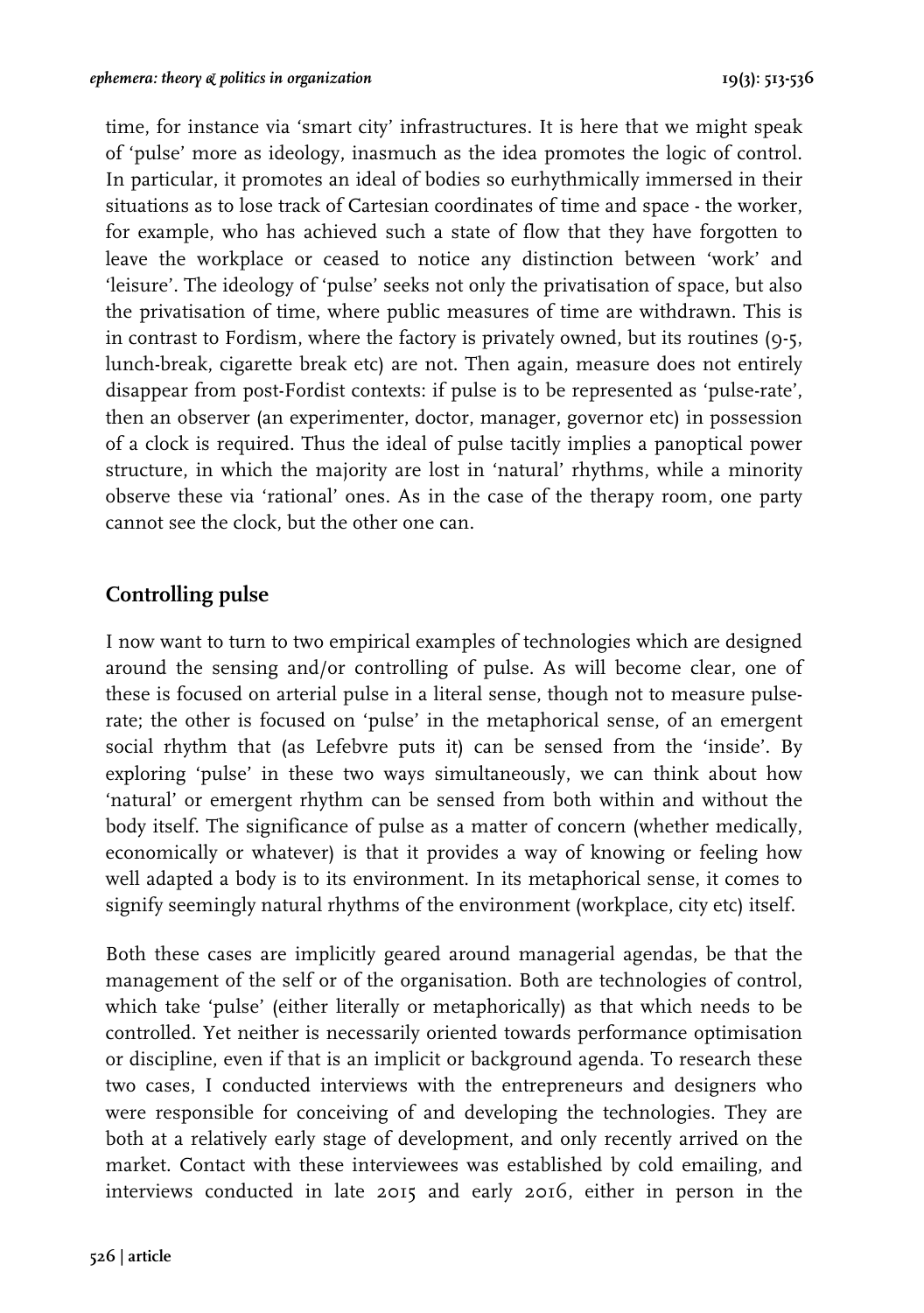interviewee's office or via Skype. I will introduce them in turn, and then explore some of the common themes that emerge.

#### *Cases*

The first case, Moodbox, is a new technology, which arrived on the market in  $2012$ , that aims to monitor employee engagement on a day-to-day basis.<sup>2</sup> It does this principally through two instruments: an interface which employees are invited to interact with as they leave work, and a dashboard display providing managers (and potentially employees) with an indicator of responses over time. The interface is a small box that attaches to the wall, displaying a red and a green button under the question 'How was your day?'. As the employee leaves work, they press one of these to signal positive or negative emotions, and as they do so lights flash up indicating the aggregate of others' responses. These interfaces send the data to a central repository, from where they are displayed in graphical form for the benefit of managers. The read-out of mood is called 'The Daily Pulse', whose fluctuations can then be seen over several days and weeks.

Some significant design features of Moodbox are worth noting. Firstly, it takes the working day as its temporal unit of analysis. The developer explained to me that 'daily' is 'pretty much the rhythm of a company'; in Lefebvre's terms, it provides the 'rational' rhythm that then interacts with 'natural' rhythm. The legacy of Fordism provides structures that post-Fordist practices can exploit, at least from a managerial perspective. Or, to put that another way, the problem of 'control' remains located within the time-space legacies of 'discipline'. Secondly, the employee does not offer a score for their mood, but simply selects one of two options: positive or negative. This was a deliberate decision by the designers, deliberately avoided a neutral option, thereby requiring a choice to be made one way or the other. This referred to as 'casting your pulse', implying some hybrid of democracy (as in 'casting' a vote) and behavioural reflex.

Thirdly, there is no way in which the device can avoid a single employee pressing a button repeatedly, which makes it unlike a survey that aims for 'representativeness'. I asked the developer about this problem, but he didn't view it as a defect, instead opting implicitly to view the data as ontological not epistemological:

Yes, people could cheat but nonetheless, maybe the fact of things is that there have been so many pulses, that is factual… the key thing is that metric is useful for you to improve.

 2 Names of case studies have been changed.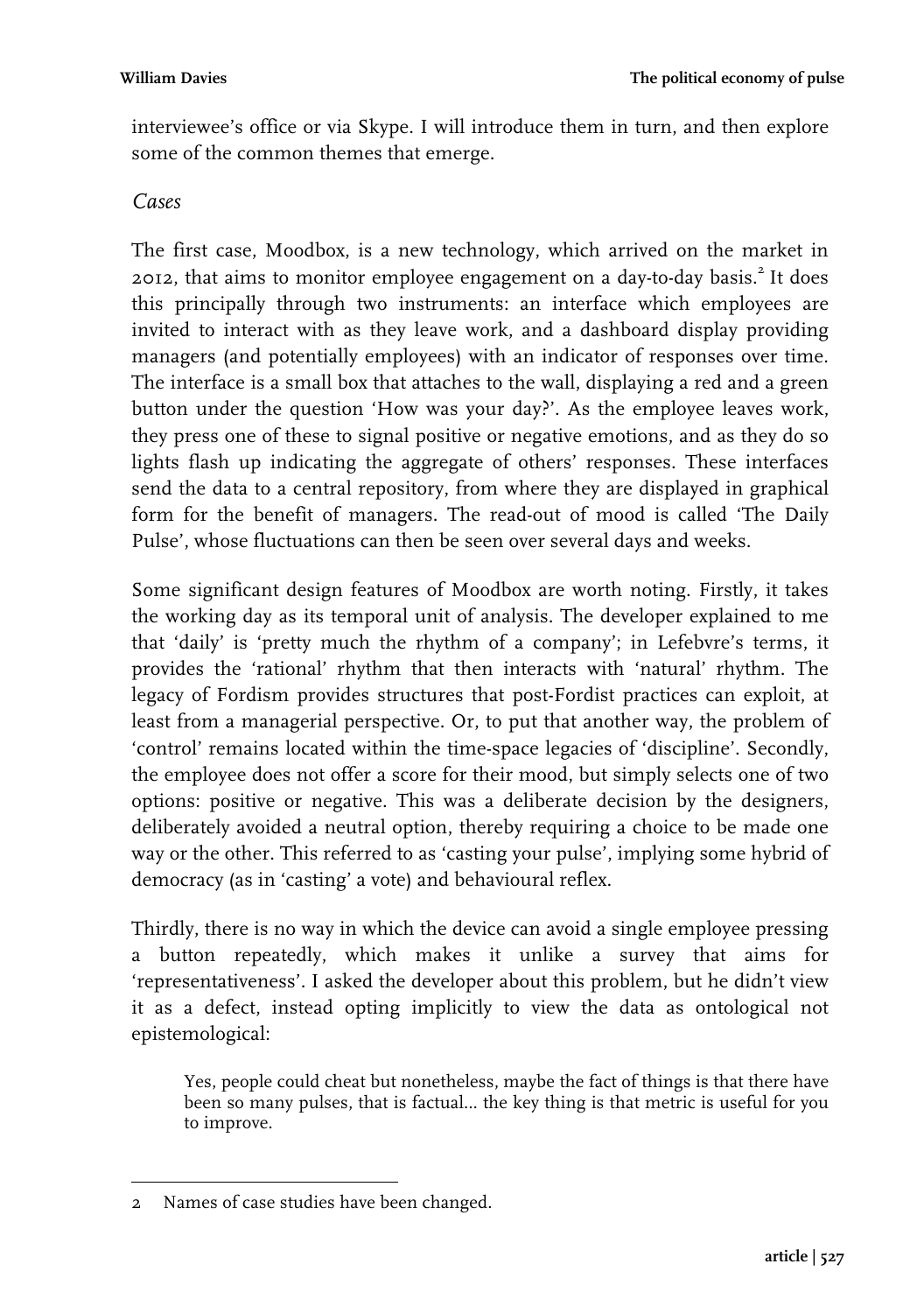Finally, Moodbox makes no attempt to collect any additional data that might help explain why mood was rising or falling over time. As my interviewee said to me, 'sometimes management doesn't know why they are having a very good day, sometimes they have to research it'. To use Hansen's dichotomy, it creates an infrastructure of *sensation* that only subsequently is available to *perception* on the part of management (Hansen, 2015). My interviewee referred to the Daily Pulse as generating a 'brutal fact' that was then available to management to grapple with, but without providing any cognitive or interpretive assistance for doing so. The brutality of this 'fact' derives from the way it is presented without any *a priori* evaluative framework (i.e. a measure) with which to interpret it: the quantity of mood has simply changed.

The second case is a wearable technology, Ripple, that is still in development phase. Ripple is a wrist-band, but unlike many wearable technologies its purpose is not to collect data for the wearer to then view, so much as to stimulate the body in one of two directions. Influenced by experiments on social influences on heart-rate (for instance of the synching of two lovers' heart-rates), Ripple provides what the developers call a 'mechanical heart-beat' that the wearer can select and which influences their own heart-rate. The wrist-band sits directly above the arterial pulse on the wrist, and provides a just-noticeable double rhythm onto the inside of the wrist to which the wearer's actual heart-beat is then expected to synch. This is like a ticking clock, but one which is privately experienced by a single individual and adjustable depending on circumstances. The wearer sets the pace of the rhythm by caressing a small black disc on the wristband, moving their finger in one direction for 'speed up' and the opposite direction for 'slow down'. The design principle behind this is to allow the wearer to change the pace of their Ripple as unobtrusively as possible, for instance while in a meeting. Research on the technology (including randomised control trials) confirms to the developers that this technology can work in altering the pace of heart-rate.

Ripple assumes, as per William James's theory of emotions, that altering physiological responses is a way to influence psychological affective states (James, 1884). One of my interviewees at Ripple volunteered James's theory to me in explaining why the technology worked. Altering one's pulse-rate might therefore have various uses. It could calm someone down during a moment of anxiety or stress, or help them relax prior to going to bed. Or it could energise them like caffeine, immediately after lunch or when they first wake up. I asked one interviewee if there were any competitors on the market, to which she only half-jokingly replied 'coffee'.

Ripple interacts with an app, but not so as to collect and represent heart-rate, as various wearable technologies do. It doesn't seek to provide measurement of any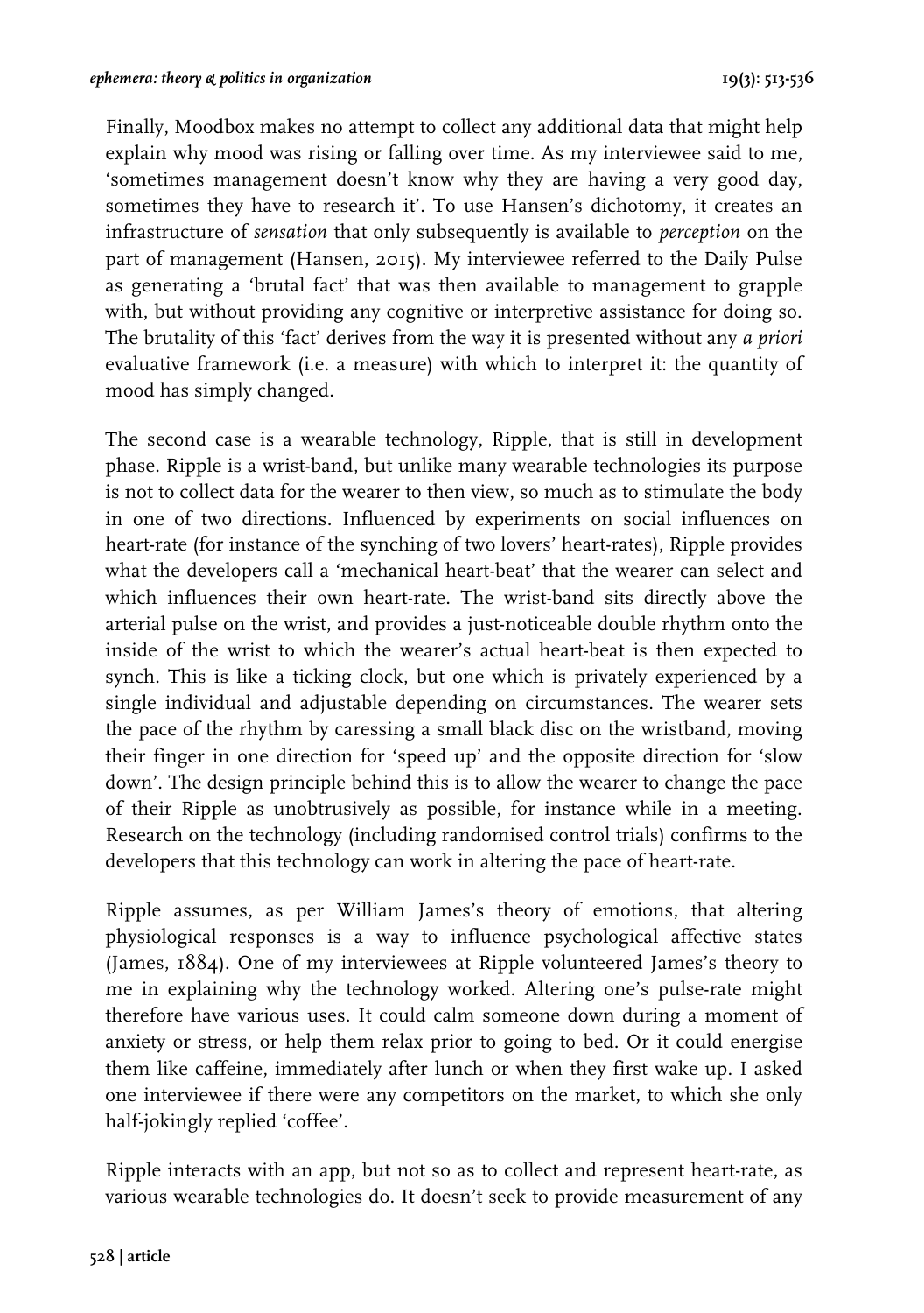kind, for instance via a dashboard that can track the body over time. The technology can gauge whether it is in synch with the heart-rate, and thereby learns what the wearer's resting heart-rate is. The user then identifies a range of different rates around that (which can be named 'jogging' or 'pre-bed-time' or 'giving a presentation' etc) which can be selected via the app. The whole purpose of the device is to grant control over physiological rhythm, rather than to achieve measurement of time and space. This is a technology that is not so much 'precognitive' (in Hansen's phrase) as 'non-cognitive': it exists purely as an interface between body and environment, that offers the wearer some additional control, but not any empirical representation. While such a technology may be useful in supporting the wearer in situations where they need to perform or improve, it might equally be useful in helping them wind down from these situations or escape them.

#### *Control through 'internal measure'*

These cases both present examples of technologies of 'control', inasmuch as they seek to render individuals (or in Ripple's case, selves) manageable in something close to 'real-time'. But there are some very obvious differences between their technical capabilities and strategic functions. Moodbox is a tool of monitoring and subsequent representation, which collects 'pulse' only in the metaphorical sense of an unconscious, always-on data point. Ripple is an interface between the conscious subject and their physiology which seeks to influence the pace of the body, in the hope of enhancing some ideal of subjective autonomy. Yet 'pulse' is entirely literal in this example. However, in order to consider how 'pulse' works as an ideal and a physical feature of contemporary post-Fordist control, I want to identify some common features of these technologies. By doing so, I hope to indicate something of how management might work in post-hegemonic or what Lazzarato terms 'asemiotic' forms (Lazzarato, 2014).

The first issue to consider is the role of rhythmic *synchronisation* that is implied in the governance of pulse. As with a dance or Lefebvre's example of horse dressage, these technologies do not govern the individual via norms or discipline, but nevertheless they provide some choreographic rhythm to which the individual might conform, perhaps without even noticing it. Moodbox does not only function in a panoptical fashion to provide facts to the manager, but also provides daily feedback to employees as to how they are 'fitting in' with the mood of the organisation (i.e. after 'casting their pulse' they then see a display signalling collective mood that day). The developer explained to me that:

What we think is that when you go and press red and you see that everybody's pressing green, hope that that is also going to trigger a thinking process. After which point are you part of the problem?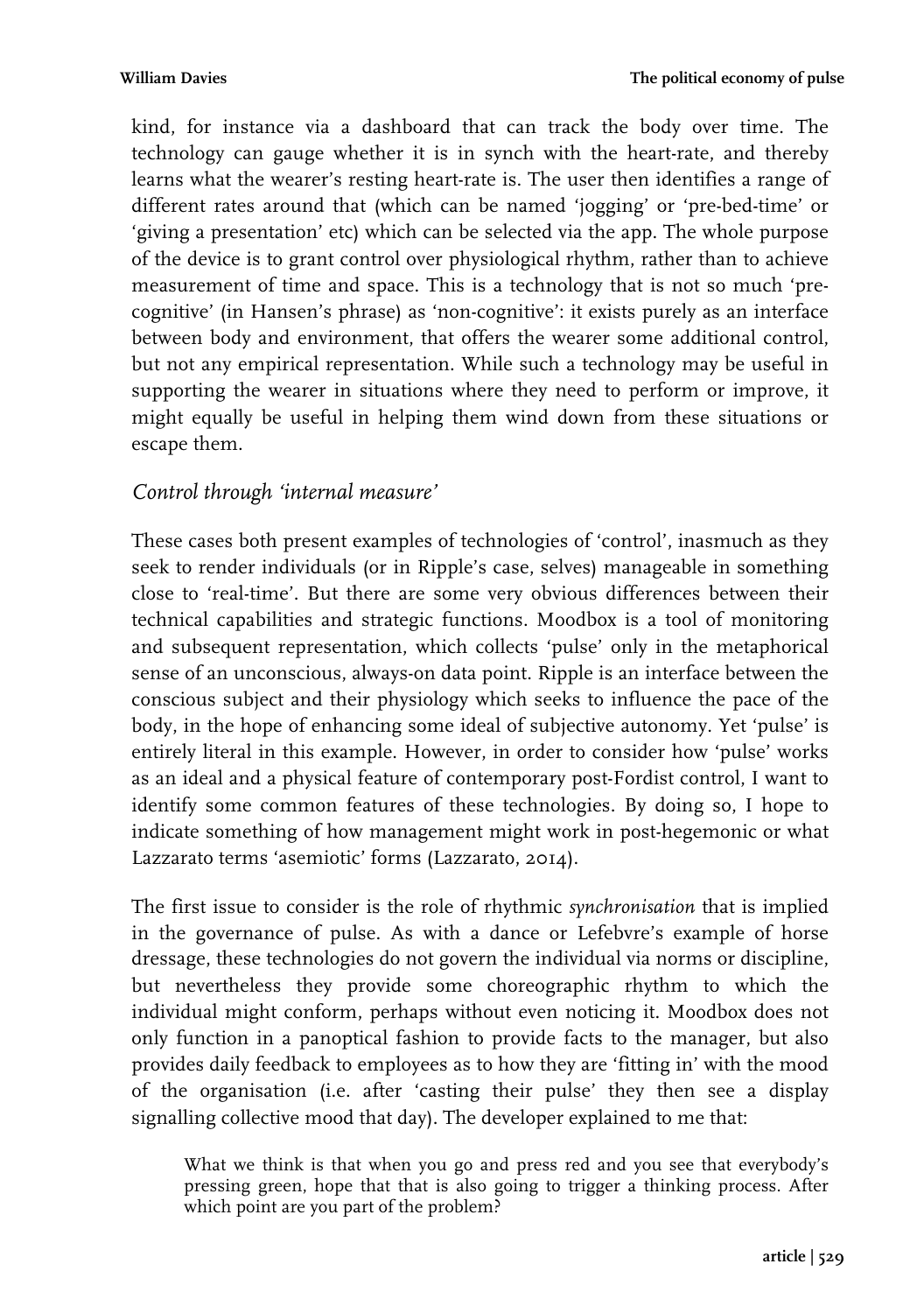An unhappy employee might, over time, come to appear like they're 'out of step' (to use an apt choreographic metaphor) with the rest of the company. This is something that emerges and which they discover, rather than something which is judged or decided by management via evaluation, but it is nevertheless exclusionary.

The question of synchronisation is more explicit in the case of Ripple, where the challenge of achieving eurhythmia operates on two levels. The technology is inspired by the potential problem of an individual whose pulse is not operating at the pace best suited to their environment. Either it is faster than they would like, and making them feel anxious or overstimulated; or it is slower than they would like, and making them feel drowsy or unproductive. The purpose of the technology is to achieve greater synchronisation between subject and world, but it pursues this by achieving synchronisation between 'mechanical heart-rate' and 'natural heart-rate', creating a unified techno-somatic rhythm. Here the individual is seeking to manage themselves, and there is no panoptical structure at work at all (no data is being collected or shared). However, there is nevertheless a teleology of conformity at work, albeit not one that is generated by externally-binding or public norms. It is a conformity to routines that are emergent, contingent and private, as opposed to those that characterise Fordist management which are normative and public.

Connected to this technical ambition of synchronicity of individual, mechanical and social rhythm is a second common feature of Moodbox and Ripple that deserves recognising. This is the way that they are calibrated around the existing rhythm of the user, deliberately avoiding employing measures or benchmarks from other organisations, individuals, experts or the public at large. Instead, it is *variations* in pulse that are being controlled in both cases. Just as heart-rate variability is a more important indicator of health than actual heart-rate, so the technologies being studied here both aim to detect or influence changes in rhythm rather than to offer a judgement of rhythm.

The developer of Moodbox was unconcerned with the epistemological dimension of the technology. As he said in our interview:

We might accept that there is a scope for inaccuracy in our metric but it is very consistent that it is a good guide to improve your workplace.

The way Moodbox's Daily Pulse is represented in a dashboard is not in terms of any externally consistent scale, but in how far fluctuations have diverged from that specific organisation's norm. Equally, Ripple establishes the resting heartrate of the wearer, and then allows them to select their own personally useful pulse-rates in relation to that. The idea of normality is influential here, but it is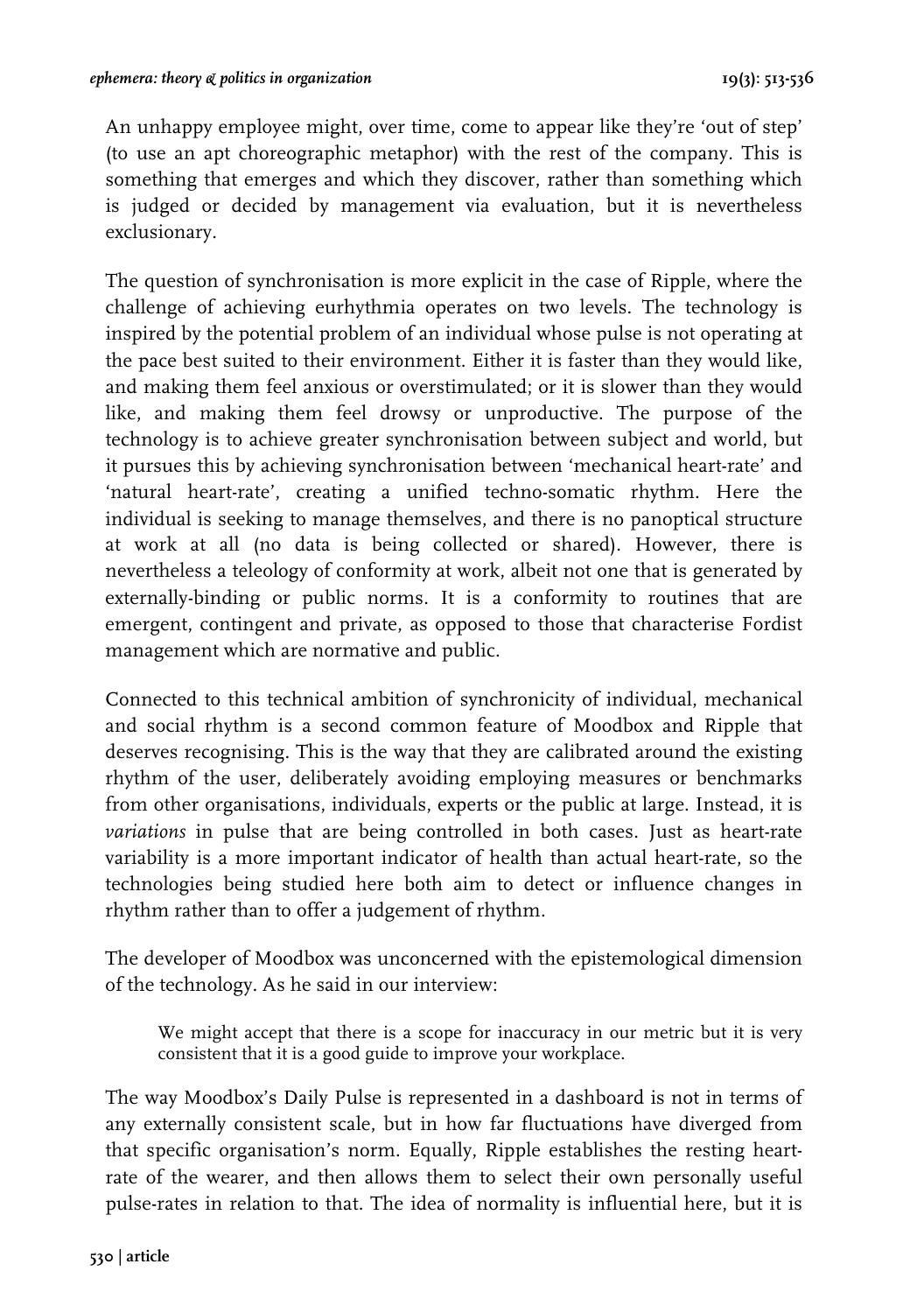an emergent one or what Lefebvre characterised as an 'internal measure' (2013: 87).

This notion of an 'internal measure' is intriguing and apparently oxymoronic. It implies a form of quantitative judgement, but without the possibility of comparison, rendering it utterly unlike a standard measure. In that sense, it is closer to an aesthetic judgement than to an empirical one. As in Kant's aesthetics, it judges the particular in its particularity, *creating* a standard for others in the process, rather than adopting a standard by which to carry out judgement (Kant, 2007). It ascends from the particular to the general, while empirical judgement (like a measured evaluation) moves in the opposite direction. But unlike an aesthetic judgement, it is expressed numerically, rather as a dancer or conductor might say "one, two, one, two" in time to a piece of music. Such judgement is rooted in the feel of the immediate situation, not in any external standard that is brought to bear.

#### **Conclusion: Tactics become strategies**

The central dilemma of post-Fordism is of how to achieve co-operation, conformity and consent, but without resort to juridical, disciplinary techniques of power, which might damage the 'creative' and affective value that is privileged under post-Fordist capitalism. This can produce some seemingly paradoxical forms of governance and management, such as for instance the employment of anti-capitalist rhetorics in the service of capitalism (Boltanski and Chiapello, 2006), a representation of work as 'leisure' and of social life as a form of 'work'. The boundaries of the 'economic' seem to dissolve, yet there is still a need for economic rationality to dominate, if organisations are to survive in competitive economic conditions such as those of capitalism. Given this, a gradual permeation of working life by cultural value can quite easily flip into its opposite, a radicalised Taylorism where economic life becomes reduced to post-human assemblages of machines and bodies, under conditions of digital surveillance (Lazzarato, 2014). The radical optimism of some visions of post-Fordism (in which society itself becomes the source of all value) can, with a modicum of technological enhancement, swiftly turn into something more frightening, where all of society becomes permeated by private management.

By focusing on the rhythm of pulse-rate – understood both in its somatic and metaphorical sense – this paper has explored contemporary techniques of power which carve a path between the most optimistic and most pessimistic analyses of post-Fordism. Post-Fordism is characterised by a 'crisis of measure', though not a crisis of quantification necessarily. The affordances of sensory devices and data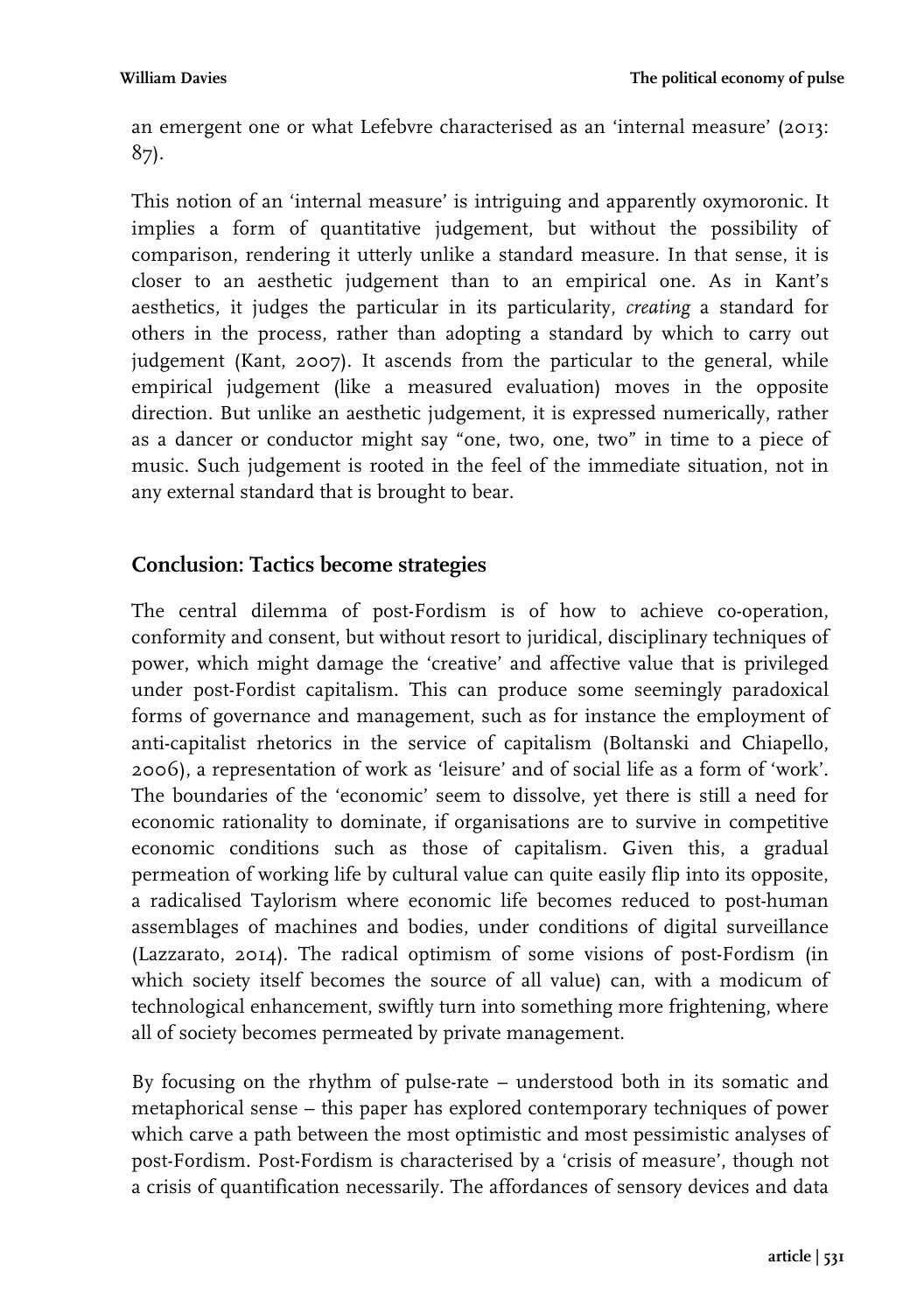analytics are to derive what Lefebvre terms 'internal measures' from data that is constantly accumulating in close to real-time. One thing that distinguishes an 'internal measure' is that it exists necessarily in *time*. It refers to the feel of rhythm, that emerges naturally from the body or social context, like a pulse-rate. A healthy pulse-rate is one that is in synch with its situation, but also which *varies* in appropriate and revealing ways in time. Heart-rate *variability* is a useful indicator of health, but the rate at any one time is not a useful fact.

This eurhythmic ideal is of co-operation, but without convention or convenor; of quantification but without measure. It takes the practices and behaviours that were traditionally viewed as beyond management, and seeks to influence them into some conformity with each other, though not into conformity with a disciplinary norm. Politically speaking, this challenges assumptions about techniques of power and also about those of resistance. In De Certeau's famous distinction between 'strategies' and 'tactics', domination operates through the separation of discrete spaces, which then come to signify different times. This is what he terms 'strategies', resonating with Fordist and disciplinary power, and the 'homogeneous time' produced by clocks (De Certeau, 1988: 36). Resistance to this occurs through 'tactics', which exploit contingent opportunities for emergent practices of play, jokes, conversation and pranks, in those moments and marginal spaces that evade strategic oversight. 'Tactics' are opportunistic.

Post-Fordist societies of control are no longer dominated by explicit 'strategies', of the planned, rational form described by De Certeau. The ideal of control is to insinuate power into 'tactics' instead, penetrating ostensibly contingent and emergent rhythms of everyday life, and co-opting them towards managerial goals. But what use or value is there in a 'tactic' if it there is no 'strategy' to play tricks on or to hide from? Whether this be understood pessimistically or optimistically, we might therefore conclude that we are witnessing a convergence of 'tactics' and 'strategies', producing an ideal of 'internally measured' eurhythmia of human and non-human pulse. Like 'tactics', this can only be understood as a temporal phenomenon; but like 'strategies', it is rooted in surveillance capacities. The question is what mode of resistance or politics lies dormant in the idea of arrhythmia, the body or machine that does not, cannot or will not converge with the pulse-rate of its environment.

#### **references**

Amin, A. (2011) *Post-fordism: A reader*. London: John Wiley & Sons.

Amoore, L. (2013) *The politics of possibility: Risk and security beyond probability.*  Durham, NC: Duke University Press.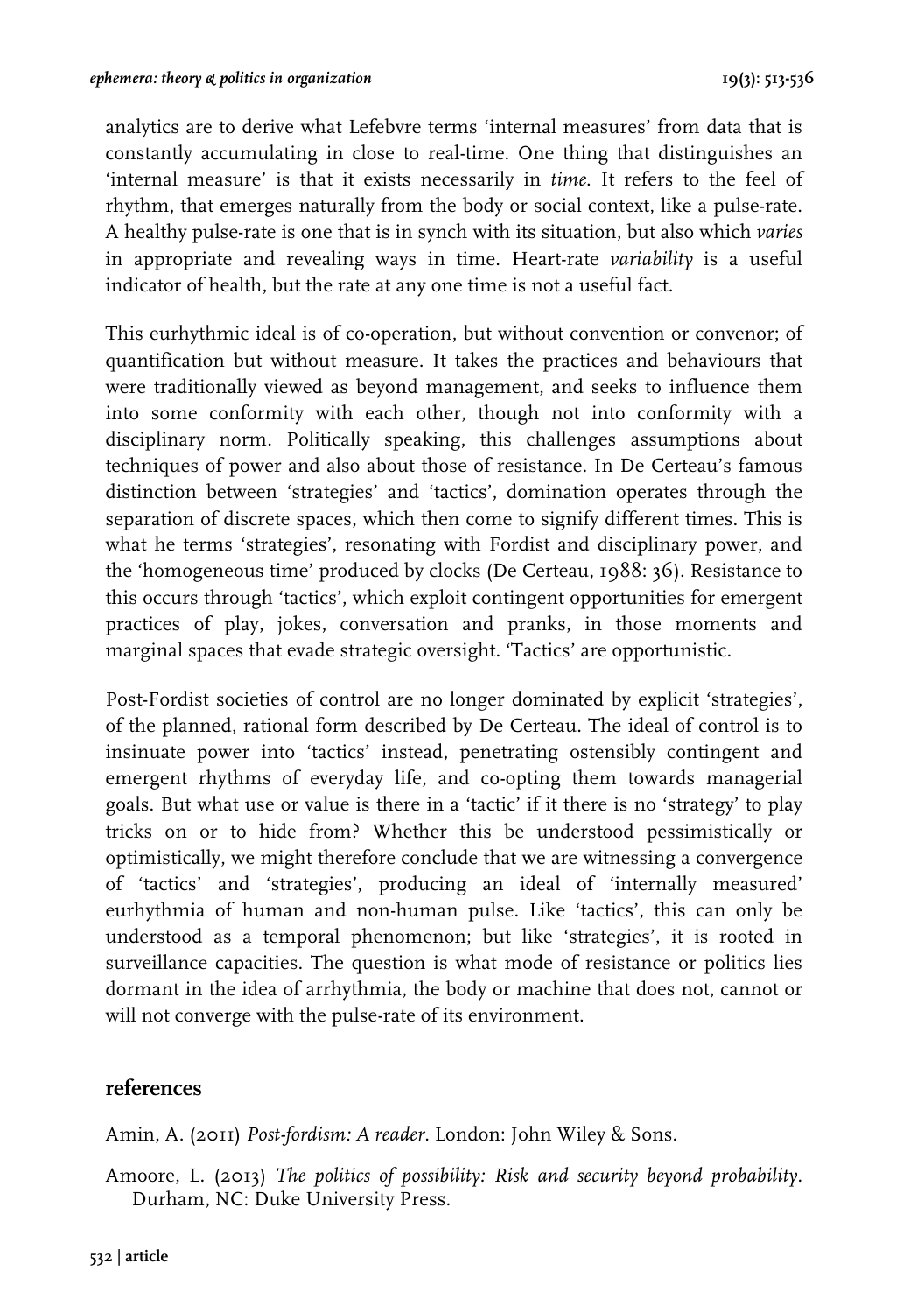- Andrejevic, M. (2013) *InfoGlut: How too much information is changing the way we think and know.* London: Routledge.
- Arvidsson, A. (2006) *Brands: Meaning and value in media culture.* London: Routledge.
- Arvidsson, A. (2011) 'General sentiment: How value and affect converge in the information economy', *The Sociological Review*, *59*(s2): 39-59.
- Arvidsson, A. and N. Peitersen (2013) *The ethical economy: Rebuilding value after the crisis*. New York, NY: Columbia University Press.
- Bergson, H. (2002) *Key writings*, K. Ansell Pearson and J. Mullarkey (eds.). London: Bloomsbury.
- Billman, G. E. (2011) 'Heart rate variability A historical perspective', *Frontiers in Physiology*, 2: 86-91.
- Boltanski, L. and E. Chiapello (2007) *The new spirit of capitalism*. London: Verso.
- Boltanski, L. and L. Thévenot (2006) *On justification: Economies of worth*. Princeton, NJ: Princeton University Press.
- Carruthers, B. G. and W.N. Espeland (1991) 'Accounting for rationality: Doubleentry bookkeeping and the rhetoric of economic rationality', *The American Journal of Sociology*, 97(1), 31-69.
- Certeau, M. de (1988) *The practice of everyday life*. Berkley, CA: University of California Press.
- Crary, J. (2013) *24/7: Late capitalism and the ends of sleep.* London: Verso Books.
- Crawford, R. (1980) 'Healthism and the medicalization of everyday life', *International Journal of Health Services: Planning, Administration, Evaluation*,  $10(3): 365-388.$
- Crawford, K., J. Lingel and and T. Karppi (2015) 'Our metrics, ourselves: A hundred years of self-tracking from the weight scale to the wrist wearable device.' *European Journal of Cultural Studies*, 18(4-5): 479-496.
- Danziger, K. (1994) *Constructing the subject: Historical origins of psychological research.* Cambridge: Cambridge University Press.
- Davies, W. (2014) *The limits of neoliberalism: Authority, sovereignty and the logic of competition.* London: SAGE.
- Davies, W. (2017) 'The politics of silent citizenship: Psychological government and the 'facts' of happiness', in J. Pykett, J. et al. (eds.) *Psychological governance and public policy: Governing the mind, brain and behaviour*. Abingdon: Routledge.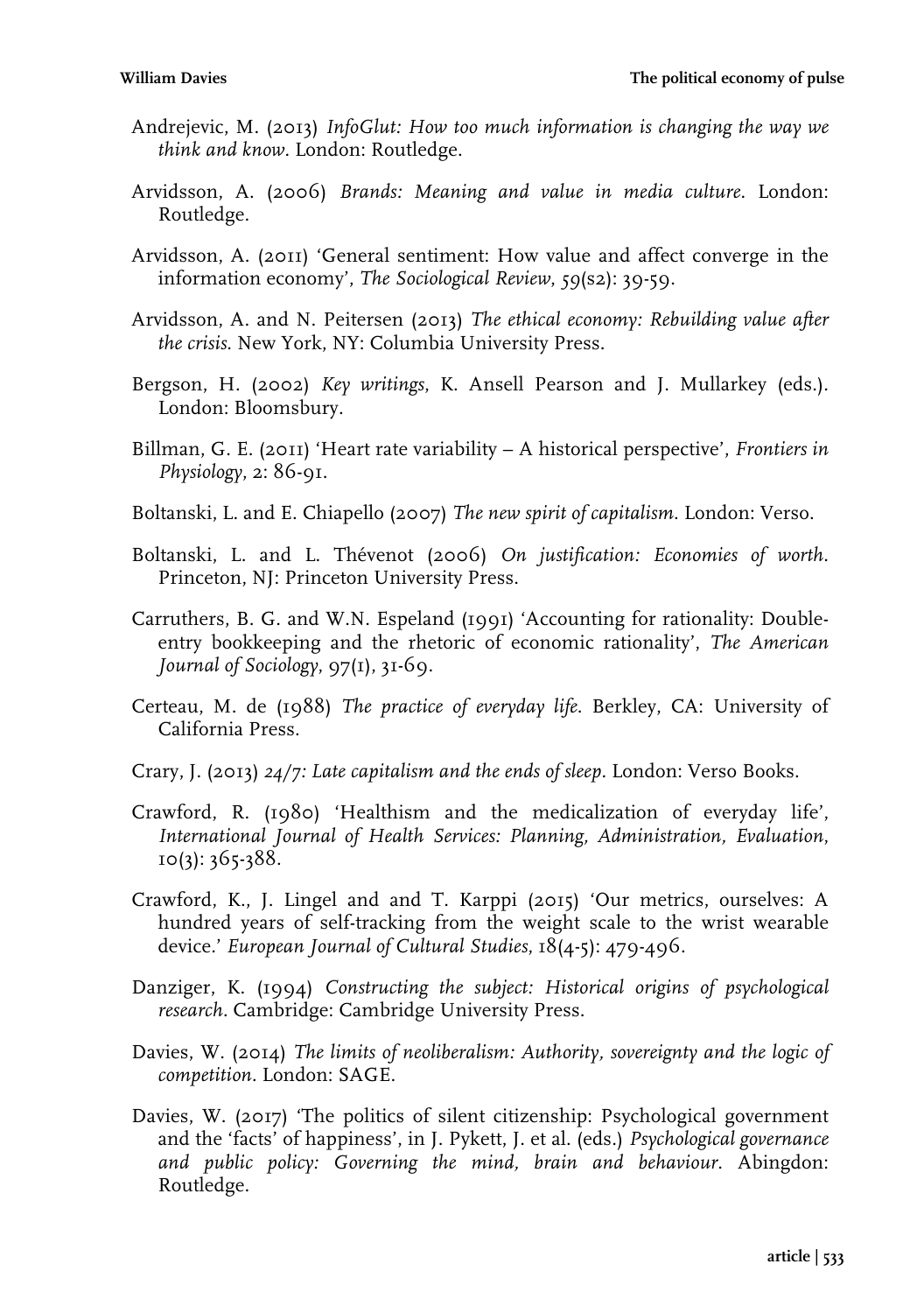- Dean, J. (2009) *Democracy and other neoliberal fantasies: Communicative capitalism and left politics*. Durham, NC: Duke University Press.
- Deleuze, G. (1992) 'Postscript on the societies of control', *October*, 59: 3-7.
- Didžiokaitė, G., P. Saukko and C. Greiffenhagen (2017) 'The mundane experience of everyday calorie trackers: Beyond the metaphor of Quantified Self.', *New Media & Society*, 20(4): 1470-1487.
- Espeland, W. N. and M.L. Stevens (1998) 'Commensuration as a Social Process', *Annual Review of Sociology*, 24(1): 313-343.
- Frank, T. (1997) The conquest of cool: Business culture, counterculture, and the rise of hip consumerism. Chicago, Ill: University of Chicago Press.
- Franklin, S. (2015) *Control: Digitality as cultural logic*. Cambridge, Mass: MIT Press.
- Ghasemzadeh, N. and A.M. Zafari (2011) 'A brief journey into the history of the arterial pulse', *Cardiology Research and Practice*, July: 1-14.
- Gilmore, J.N. (2016) 'Everywear: The quantified self and wearable fitness technologies', *New Media & Society*, 18(11): 2524-2539.
- Gramsci, A. (2011) *Prison notebooks*. New York, NY: Columbia University Press.
- Hansen, M. B.N. (2015) *Feed-forward: On the future of twenty-first-century media*. Chicago, Ill: University of Chicago Press.
- Hardt, M. and A. Negri (2001) *Empire*. Cambridge, Mass.: Harvard University Press
- Hardt, M. and Negri (2005) *Multitude: War and democracy in the age of empire*. London: Hamish Hamilton.
- James, W. (1884) 'What is an emotion', *Mind*, 9(34), 188-205.
- Jessop, B. (2002) *The future of capitalist state*. Oxford: Polity.
- Kant, I. (2007) *Critique of judgement*. Oxford: Oxford University Press.
- Kitchin, R. (2014) 'The real-time city? Big data and smart urbanism', *GeoJournal*, 79(1): 1-14.
- Larsen, P. D. and D.C. Galletly (2006) 'The sound of silence is music to the heart', *Heart*, 92(4): 433-434.
- Lash, S. (2007) 'Power after hegemony: Cultural studies in mutation?', *Theory, Culture & Society*, 24(3): 55-78.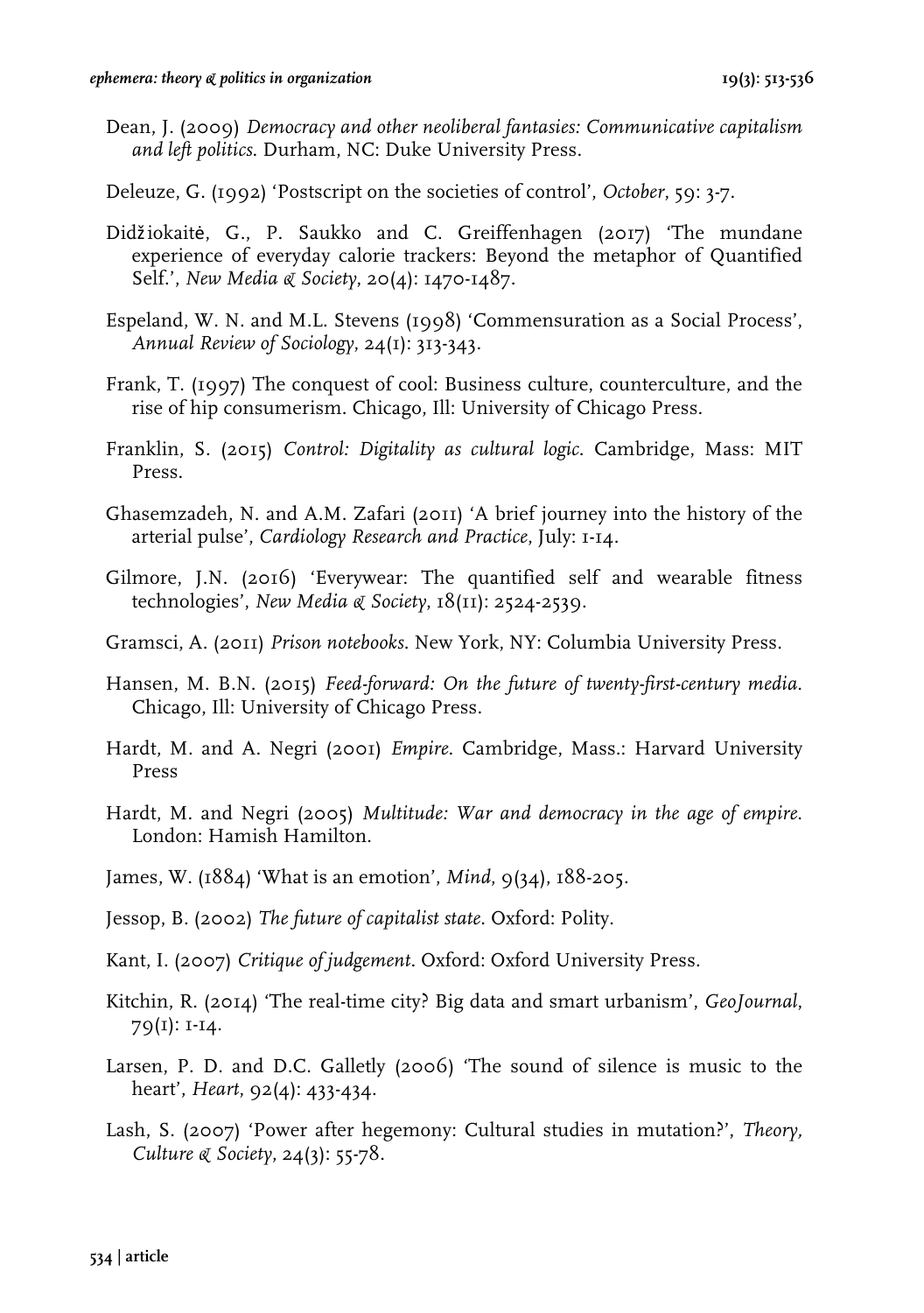- Lazzarato, M. (2014) *Signs and machines: Capitalism and the production of subjectivity.* Los Angeles, CA: Semiotext(e).
- Lefebvre, H. (2013) *Rhythmanalysis: Space, time and everyday life*. London: Bloomsbury Publishing.
- Lupton, D. (2012) 'M-health and health promotion: The digital cyborg and surveillance society', *Social Theory & Health*, 10(3): 229-244.
- Lupton, D. (2013) 'Quantifying the body: monitoring and measuring health in the age of mHealth technologies', *Critical Public Health*, 23(4): 393-403.
- Lupton, D. (2016) *The quantified self*. London: Wiley
- Mattern, S. (2015) 'Mission control: A history of the urban dashboard', *Places*, March 2015. [https://placesjournal.org/article/mission-control-a-history-ofthe-urban-dashboard]
- Maturo, A. (2014) 'Fatism, self-monitoring and the pursuit of healthiness in the time of technological solutionism', *Italian Sociological Review*, 4(2): 157.
- McGillivray, D. (2005a) 'Fitter, happier, more productive: Governing working bodies through wellness', *Culture and Organization*, 11(2): 125-138.
- McGillivray, D. (2005b) 'Governing working bodies through leisure', *Leisure Sciences*, 27(4): 315-330.
- McReynolds, P. (1968) 'The motivational psychology of Jeremy Bentham: II. Efforts toward quantification and classification', *Journal of the History of the Behavioral Sciences*, 4(4): 349-364.
- Moore, P. (2014) 'Tracking bodies, the "quantified self" and the corporeal turn', in B. Cohen and M. Watson (eds.) *The international political economy of production*. Cheltenham: Edward Elgar.
- Moore, P. and A. Robinson (2015) 'The quantified self: What counts in the neoliberal workplace', *New Media & Society*, 18(11): 2774-2792.
- Munro, L. (2000) 'Non-disciplinary power and the network society', *Organization*, 7(4): 679–95.
- Pantzar, M. and M. Ruckenstein (2015) 'The heart of everyday analytics: emotional, material and practical extensions in self-tracking market', *Consumption Markets & Culture*, 18(1): 92-109.
- Pink, S., S. Sumartojo, D. Lupton and C. Heyes La Bond (2017) 'Mundane data: The routines, contingencies and accomplishments of digital living', *Big Data & Society*, 4(1): 1-12.